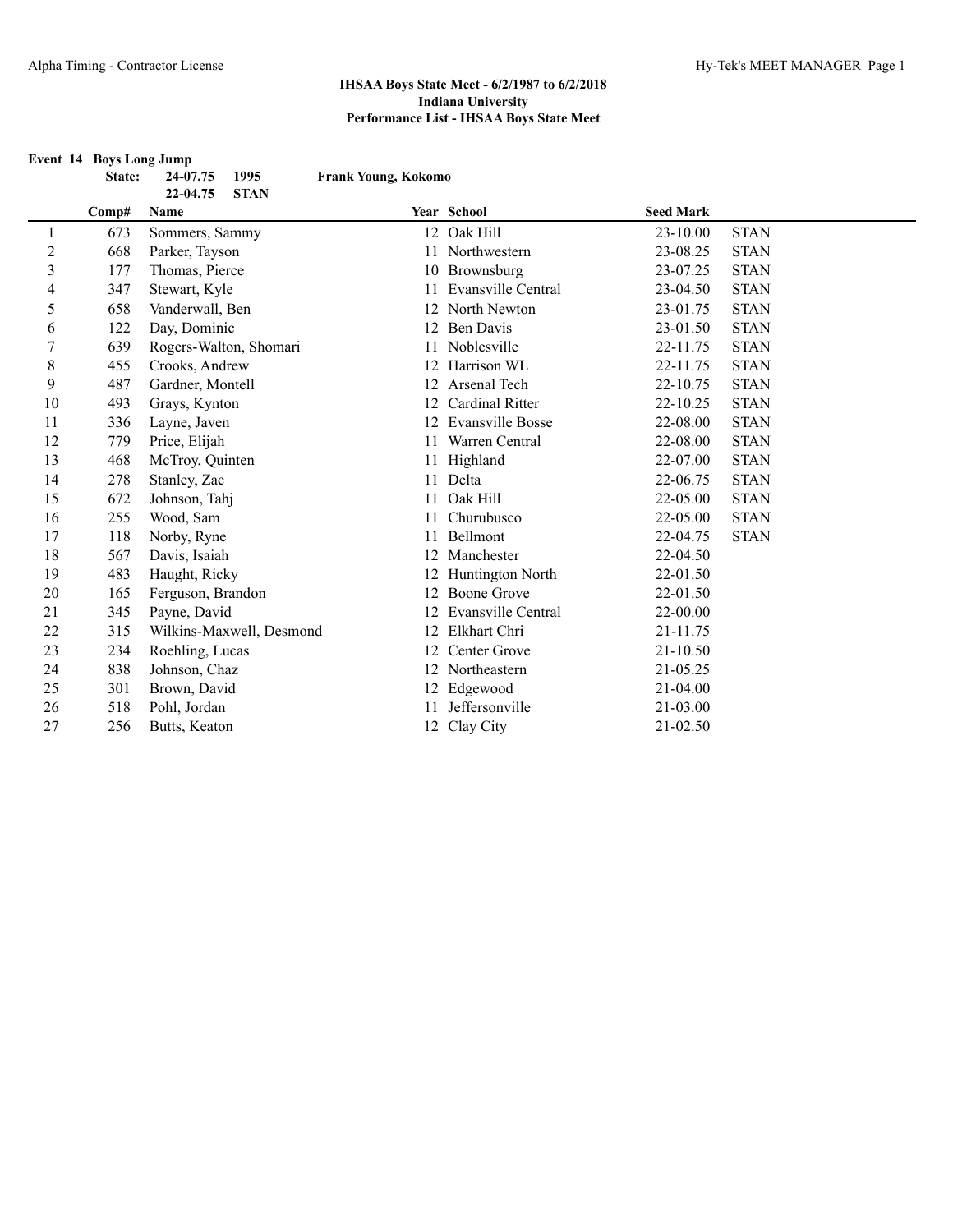**Event 16 Boys Pole Vault State: 17-06.25 2018 Colton Crum, Frankfort 14-04.00 STAN Comp# Name Year School Seed Mark** 1 547 Stone, Nathan 12 Lawrence North 17-00.75 STAN 2 167 Wheatley, Eric 11 Borden 15-06.00 STAN 3 255 Wood, Sam 11 Churubusco 15-04.00 STAN 4 671 Holz, Gavin 11 Oak Hill 15-00.00 STAN 5 470 Johnston, Riley 10 Hobart 15-00.00 STAN 6 480 Sierks, Tyler 11 Homestead 14-08.00 STAN 7 596 Delk, Jarvis 11 Mishawaka 14-04.00 STAN 8 706 Kirby, Tyler 11 Pike Central 14-04.00 STAN 9 198 Sandlin, Logan 11 Carmel 14-04.00 STAN 10 383 Schipper, Alex 11 FW Bishop Dwenge 14-04.00 STAN 11 415 Frazier, Matt 12 Franklin Community 14-01.00 12 718 Wiseman, Zach 10 Prairie Heights 14-00.00 13 740 Staggs, Will 10 South Knox 14-00.00 14 586 Williams, Jeremiah 11 Merrillville 14-00.00 15 830 Arnold, Trey 12 Zionsville 14-00.00 16 783 Bazzoni, Nicholas 11 Warsaw Community 14-00.00 17 298 Painter, Joe 11 East Noble 14-00.00 18 312 Sears, Noah 12 Elkhart Central 14-00.00 19 519 Wiers, Joshua 10 Jeffersonville 14-00.00 20 379 Montgomery, Devon 12 Floyd Central 14-00.00 21 427 Lee, Adam 12 Greenfield-Central 13-08.00 22 181 Bollinger, Caleb 12 Brownstown Central 13-08.00 23 499 Hutchens, John 12 Cathedral 13-06.00 24 465 Stucky, Mathieu 11 Henryville 13-04.00 25 274 Blech, Evan 12 Crown Point 13-04.00 26 436 Cluff, Xan 10 Hamilton SE 13-04.00 27 157 Hensley, Ethan 11 Bloomington South 13-04.00 28 230 Line, Nate 12 Center Grove 13-04.00 29 690 Clark, Malachi 10 Pike 12-06.00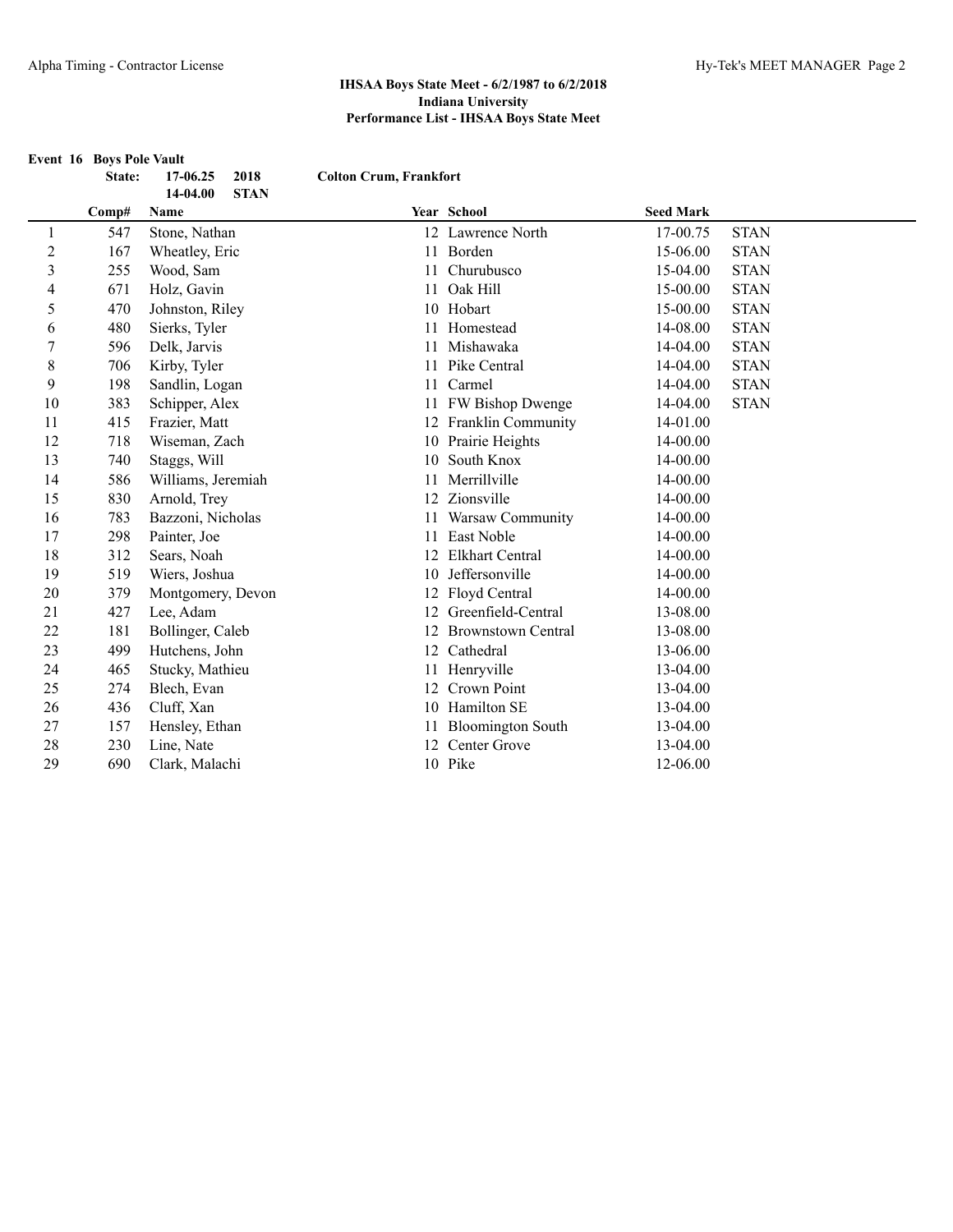|                | State: | <b>Event 12 Boys Discus Throw</b><br>1993<br>217-01 | John Schulte, Hanover Central |                      |                  |             |
|----------------|--------|-----------------------------------------------------|-------------------------------|----------------------|------------------|-------------|
|                |        | 159-10<br><b>STAN</b>                               |                               |                      |                  |             |
|                | Comp#  | Name                                                |                               | Year School          | <b>Seed Mark</b> |             |
| 1              | 679    | Paquette, Caden                                     |                               | 12 Penn              | 177-04           | <b>STAN</b> |
| $\overline{c}$ | 758    | Swarens, Jason                                      | 11                            | TH South             | 175-07           | <b>STAN</b> |
| 3              | 178    | Thomas, Reis                                        |                               | 12 Brownsburg        | 175-07           | <b>STAN</b> |
| 4              | 258    | Hesting, Liam                                       |                               | 12 Columbia City     | 173-10           | <b>STAN</b> |
| 5              | 589    | Wozniak, Justin                                     |                               | 12 Michigan City     | 167-07           | <b>STAN</b> |
| 6              | 641    | Alyea, Ethan                                        |                               | 12 North Centra      | 167-06           | <b>STAN</b> |
| 7              | 685    | Turna, Vishal                                       |                               | 11 Penn              | 159-04           |             |
| 8              | 237    | Braunecker, Robert                                  | 11                            | Charlestown          | 159-02           |             |
| 9              | 778    | Perkins-Sullivan, Keon                              |                               | 10 Warren Central    | 158-05           |             |
| 10             | 743    | Hayes, Jaden                                        |                               | 12 Southridge        | 157-11           |             |
| 11             | 367    | Puff, Wyatt                                         |                               | 11 Fishers           | 157-06           |             |
| 12             | 469    | Rios, Christian                                     |                               | 10 Highland          | 157-02           |             |
| 13             | 771    | Williams, Dalen                                     |                               | 11 Waldron           | 156-02           |             |
| 14             | 116    | Fryar, Josh                                         | 11                            | <b>Beech Grove</b>   | 155-10           |             |
| 15             | 823    | Hoover, Clayton                                     | 11                            | White River Valley   | 155-02           |             |
| 16             | 371    | Tobias, Hayden                                      |                               | 11 Fishers           | 154-03           |             |
| 17             | 663    | Patterson, Payton                                   |                               | 11 North Putnam      | 152-11           |             |
| 18             | 197    | Ring, Nolan                                         | 09                            | Carmel               | 151-06           |             |
| 19             | 604    | Monroe, Bryce                                       | 11                            | Muncie Burris        | 151-03           |             |
| 20             | 381    | Sturgeon, Cam                                       |                               | 12 Floyd Central     | 151-01           |             |
| 21             | 713    | Parrett, Aaron                                      |                               | 12 Portage           | 150-11           |             |
| 22             | 143    | Lucas, Parker                                       |                               | 11 Bloomington North | 149-08           |             |
| 23             | 117    | Murphy, Mason                                       |                               | 10 Bellmont          | 148-08           |             |
| 24             | 719    | Dove, Zack                                          |                               | 12 Princeton Co      | 148-00           |             |
| 25             | 742    | Paxson, Colton                                      |                               | 12 Southern Wells    | 145-01           |             |
| 26             | 102    | Villafuerte, Ben                                    |                               | 12 Angola            | 143-11           |             |
| 27             | 828    | Moore, Walker                                       |                               | 10 Yorktown          | 143-09           |             |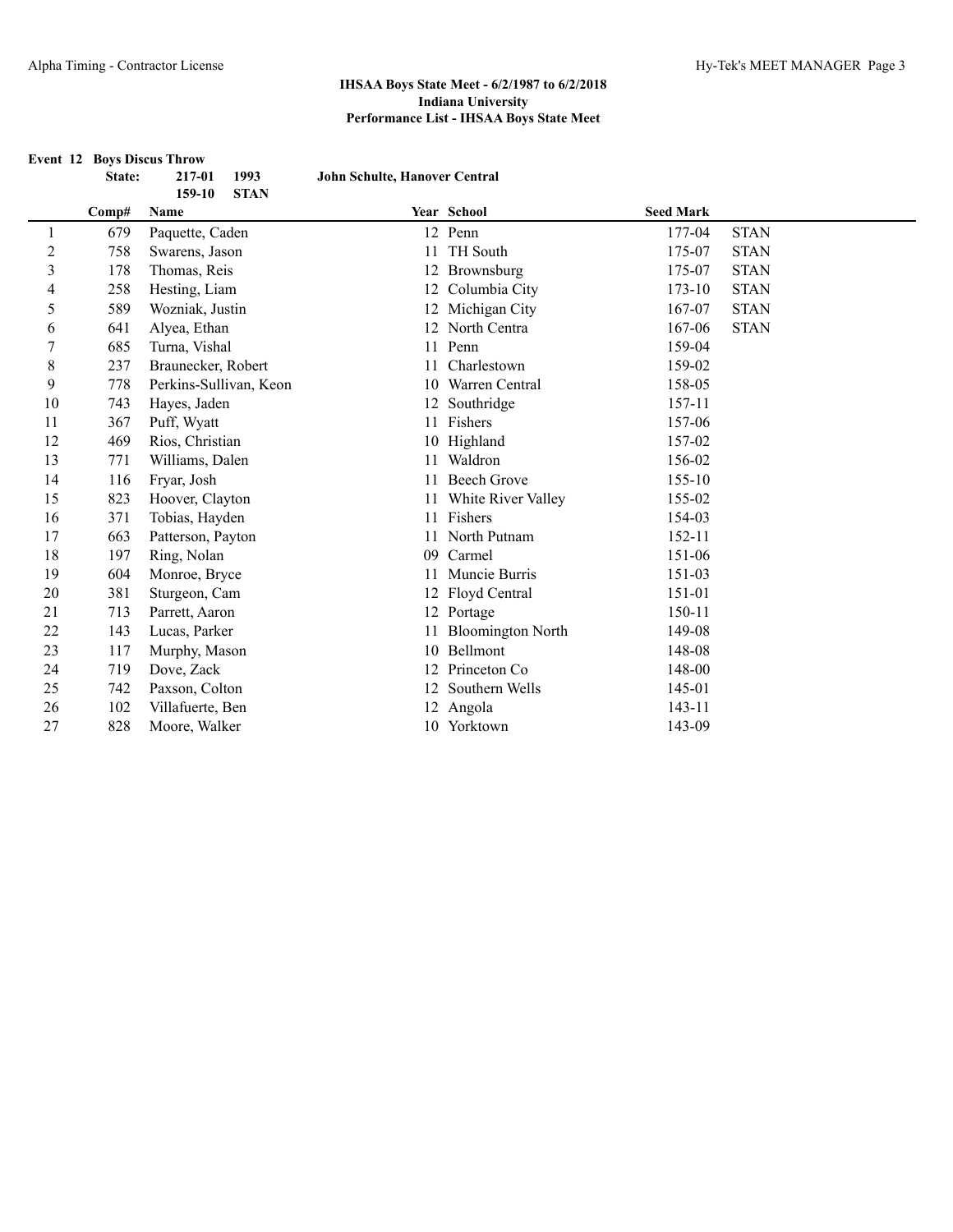|                | Event 13 Boys Shot Put |                                 |                    |                          |                  |             |
|----------------|------------------------|---------------------------------|--------------------|--------------------------|------------------|-------------|
|                | State:                 | 1997<br>66-08.50                | Jeremy Allen, Pike |                          |                  |             |
|                | Comp#                  | <b>STAN</b><br>53-05.50<br>Name |                    | <b>Year School</b>       | <b>Seed Mark</b> |             |
| 1              | 758                    | Swarens, Jason                  | 11                 | TH South                 | 62-04.50         | <b>STAN</b> |
| $\overline{c}$ | 641                    | Alyea, Ethan                    |                    | 12 North Centra          | 58-07.00         | <b>STAN</b> |
| 3              | 268                    | Smith, Tucker                   |                    | 09 Columbus North        | 58-02.75         | <b>STAN</b> |
| 4              | 371                    | Tobias, Hayden                  | 11                 | Fishers                  | 57-00.50         | <b>STAN</b> |
| 5              | 786                    | Tipping, Isaiah                 |                    | 12 Wawasee               | 56-10.50         | <b>STAN</b> |
| 6              | 104                    | James, Nathaniel                | 11                 | Avon                     | 56-07.75         | <b>STAN</b> |
| 7              | 588                    | Stefanko, Ryan                  |                    | 12 Michigan City         | 55-05.25         | <b>STAN</b> |
| $\,$ $\,$      | 580                    | Lewis, Martes                   | 11                 | Merrillville             | 55-04.25         | <b>STAN</b> |
| 9              | 709                    | English, Brandon                |                    | 12 Portage               | 55-04.00         | <b>STAN</b> |
| 10             | 143                    | Lucas, Parker                   |                    | <b>Bloomington North</b> | 54-08.00         | <b>STAN</b> |
| 11             | 426                    | Helm, Tate                      | 12                 | Greenfield-Central       | 54-04.75         | <b>STAN</b> |
| 12             | 276                    | Renick, Dylan                   |                    | Decatur Central          | 54-00.50         | <b>STAN</b> |
| 13             | 782                    | Wells, Randy                    | 11                 | Warren Central           | 53-09.75         | <b>STAN</b> |
| 14             | 367                    | Puff, Wyatt                     | 11                 | Fishers                  | 53-04.25         |             |
| 15             | 423                    | Singer, Noah                    | 12                 | Gibson Southern          | 53-04.00         |             |
| 16             | 719                    | Dove, Zack                      |                    | 12 Princeton Co          | 53-01.50         |             |
| 17             | 738                    | Pruitt, Nathan                  | 10                 | South Dearborn           | 52-11.25         |             |
| 18             | 566                    | Jones, Andrew                   | 12                 | Madison-Grant            | 52-09.75         |             |
| 19             | 201                    | Shaffer, Caleb                  | 12                 | Carmel                   | 52-07.75         |             |
| 20             | 277                    | Conley, Evan                    |                    | 10 Delta                 | 52-03.00         |             |
| 21             | 827                    | Meyer, Isaac                    | 12                 | Woodlan                  | 52-00.25         |             |
| 22             | 542                    | Gray, JaVonn                    |                    | 12 Lawrence Central      | 51-11.00         |             |
| 23             | 166                    | Overton, Reed                   | 11                 | Boonville                | 51-09.00         |             |
| 24             | 667                    | Gaylor, Evan                    |                    | Northwestern             | 51-06.75         |             |
| 25             | 754                    | Sherman, John                   | 12                 | <b>TH</b> North          | 50-06.00         |             |
| 26             | 422                    | Laws, Kenny                     | 12                 | Fremont                  | 50-03.50         |             |
| 27             | 299                    | Dalton, Clay                    |                    | 12 Eastbrook             | 48-11.75         |             |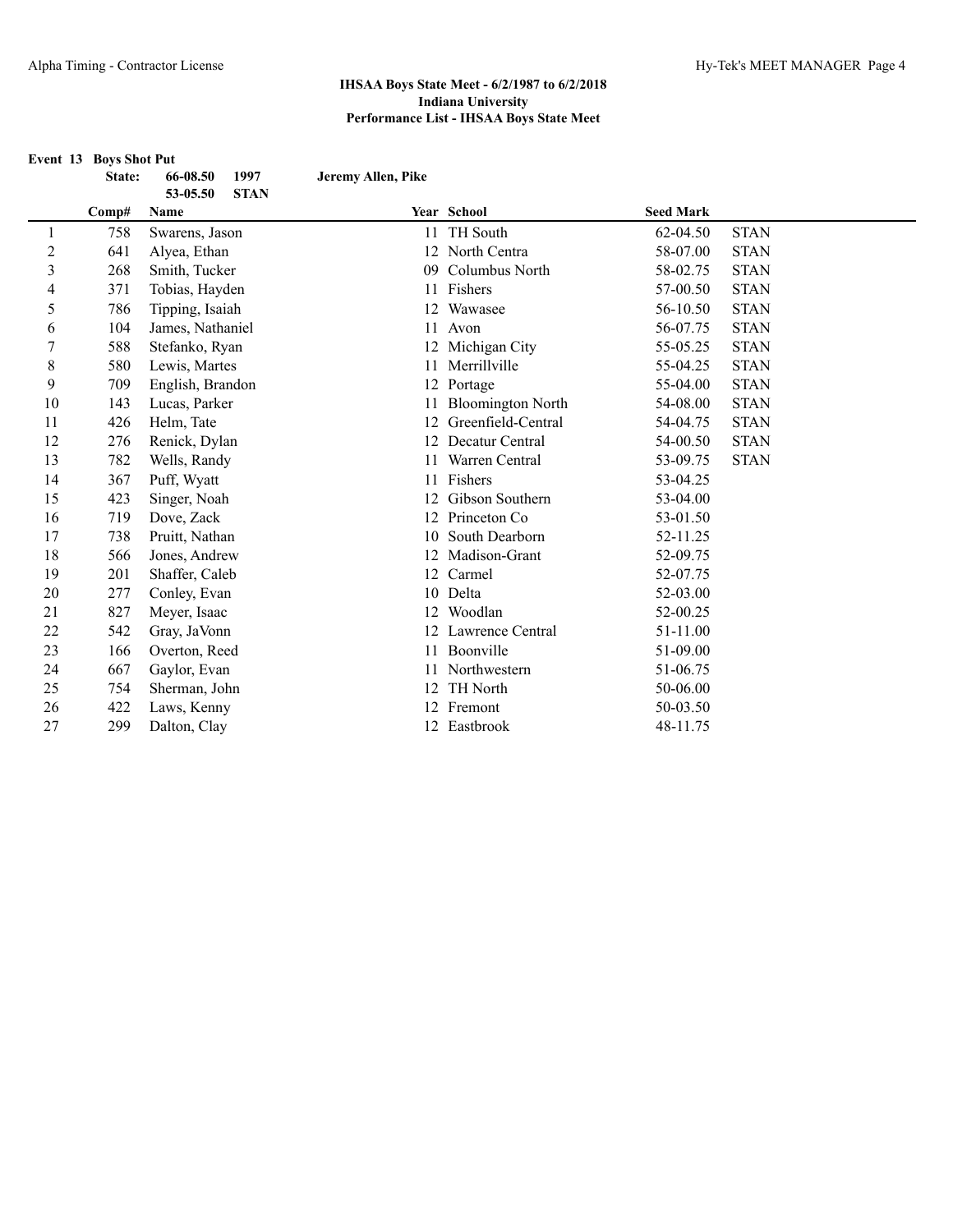|                | Event 15 Boys High Jump |                            |                                 |                          |                  |             |
|----------------|-------------------------|----------------------------|---------------------------------|--------------------------|------------------|-------------|
|                | State:                  | 2018<br>$7 - 04$           | <b>Nate Patterson, Plymouth</b> |                          |                  |             |
|                |                         | <b>STAN</b><br>$6 - 04.50$ |                                 |                          |                  |             |
|                | Comp#                   | Name                       |                                 | Year School              | <b>Seed Mark</b> |             |
| $\mathbf{1}$   | 701                     | Mitchell, Jr., Lawrence    |                                 | 12 Pike                  | $6 - 10.00$      | <b>STAN</b> |
| $\overline{c}$ | 540                     | Garrett, Kaymren           |                                 | 10 Lawrence Central      | $6 - 10.00$      | <b>STAN</b> |
| 3              | 448                     | Alsup, DeAndre             | 10                              | Harrison WL              | 6-08.00          | <b>STAN</b> |
| 4              | 111                     | Hawkins, Lane              | 12                              | <b>Bedford Nort</b>      | 6-08.00          | <b>STAN</b> |
| 5              | 744                     | Voegerl, Garrett           | 11                              | Southridge               | 6-07.00          | <b>STAN</b> |
| 6              | 517                     | Dailey, Victor             | 12                              | Jeffersonville           | $6 - 06.00$      | <b>STAN</b> |
| 7              | 387                     | Scott, Adrian              |                                 | 11 FW Northrup           | $6 - 06.00$      | <b>STAN</b> |
| 8              | 607                     | Eze, Ndubisi               |                                 | 12 New Albany            | $6 - 06.00$      | <b>STAN</b> |
| 9              | 160                     | Rolen, Grayson             | 12                              | <b>Bloomington South</b> | $6 - 06.00$      | <b>STAN</b> |
| 10             | 270                     | Terrell, Preston           | 10                              | Columbus North           | $6 - 06.00$      | <b>STAN</b> |
| 11             | 677                     | Krutsch, Kevin             | 12                              | Penn                     | 6-04.50          | <b>STAN</b> |
| 12             | 597                     | Glasco, Shane              |                                 | 12 Mishawaka             | 6-04.50          | <b>STAN</b> |
| 13             | 686                     | Hohne, Cain                | 12                              | Perry Central            | 6-04.50          | <b>STAN</b> |
| 14             | 533                     | Nelson, Evan               | 12                              | LaPorte                  | 6-04.50          | <b>STAN</b> |
| 15             | 567                     | Davis, Isaiah              | 12                              | Manchester               | 6-04.50          | <b>STAN</b> |
| 16             | 820                     | Catherman, Bryce           | 11                              | Wheeler                  | 6-04.50          | <b>STAN</b> |
| 17             | 822                     | Martz, Thad                | 11                              | Wheeler                  | 6-04.50          | <b>STAN</b> |
| 18             | 826                     | Hahn, Collin               | 11                              | Woodlan                  | 6-04.50          | <b>STAN</b> |
| 19             | 721                     | Kosiba, Eli                | 11                              | Rensselaer Central       | 6-04.50          | <b>STAN</b> |
| 20             | 796                     | Benson, Logan              | 12                              | Western Boone            | 6-04.50          | <b>STAN</b> |
| 21             | 171                     | Barbosa, Marcos            | 10                              | Brownsburg               | 6-04.50          | <b>STAN</b> |
| 22             | 174                     | Lackey, Tyray              | 10                              | Brownsburg               | 6-04.50          | <b>STAN</b> |
| 23             | 336                     | Layne, Javen               | 12 <sup>12</sup>                | <b>Evansville Bosse</b>  | 6-04.50          | <b>STAN</b> |
| 24             | 122                     | Day, Dominic               | 12                              | <b>Ben Davis</b>         | 6-04.50          | <b>STAN</b> |
| 25             | 148                     | Waxler, Teddy              | 12                              | <b>Bloomington North</b> | 6-04.50          | <b>STAN</b> |
| 26             | 425                     | Sandford, Daveyon          | 12                              | Goshen                   | $6 - 04.50$      | <b>STAN</b> |
| 27             | 321                     | Forester, Javon            | 12                              | <b>Elkhart Memorial</b>  | $6 - 04.50$      | <b>STAN</b> |
| 28             | 464                     | Woodard, Nathan            |                                 | 12 Harrison WL           | 6-04.50          | <b>STAN</b> |
| 29             | 288                     | Studer, Malachi            | 11                              | East Central             | 6-04.50          | <b>STAN</b> |
| 30             | 301                     | Brown, David               | 12                              | Edgewood                 | 6-04.50          | <b>STAN</b> |
| 31             | 296                     | Ernsberger, Gage           | 11                              | East Noble               | 6-03.00          |             |
| 32             | 228                     | Keith, Jacob               | 12                              | Center Grove             | 6-03.00          |             |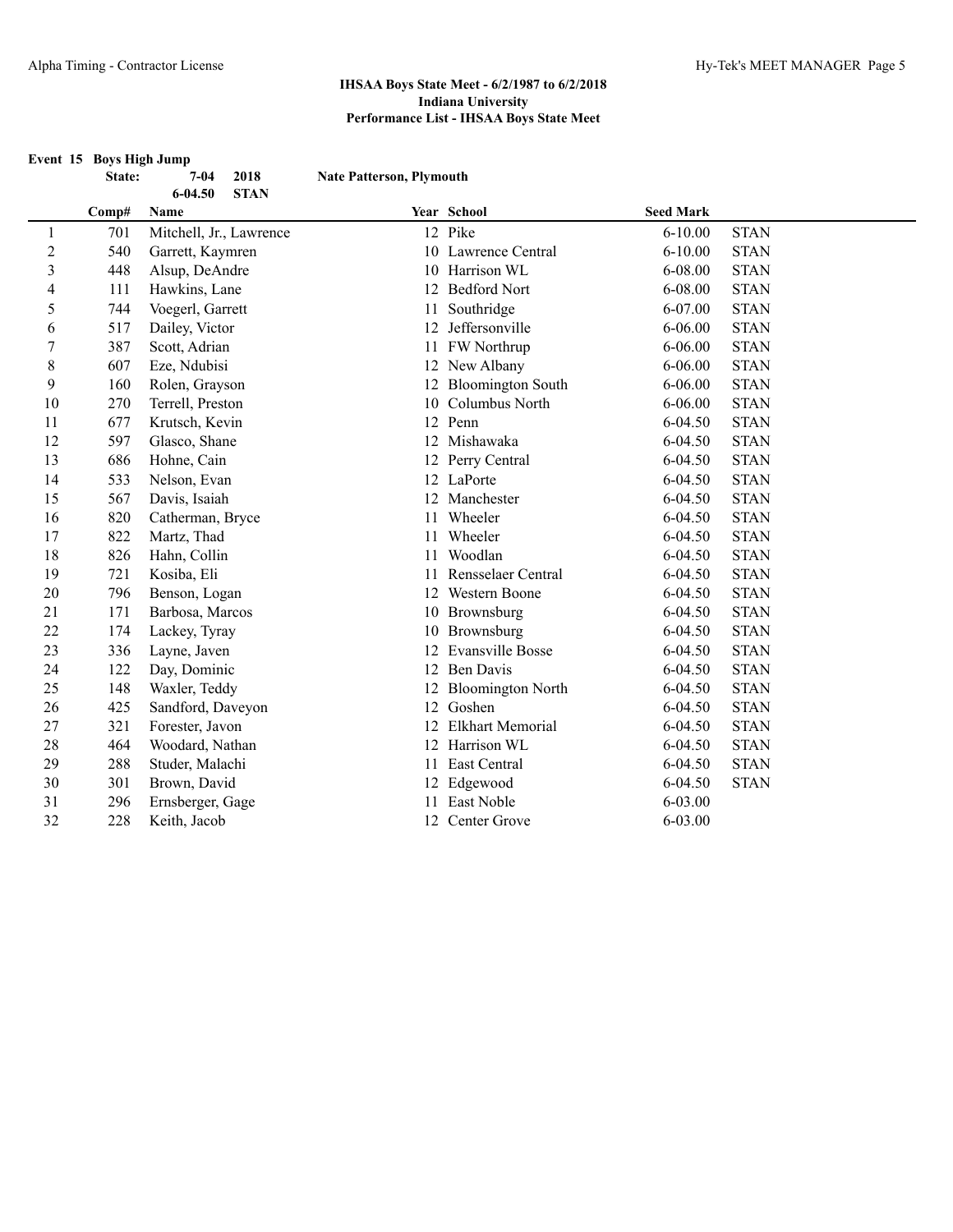**Event 1 Boys 4x800 Meter Relay**

**State: 7:38.62 2011 Lawrence Central, Law. Cental A Turner, C Claflin, M Steele, M Dorsey**

|    | <b>Team</b><br>Comp#            |                                 | Relay                             | <b>Seed Time</b>                     |
|----|---------------------------------|---------------------------------|-----------------------------------|--------------------------------------|
| 1  | Carroll (Fort Wayne)            |                                 | A                                 | 7:49.27<br><b>STAN</b>               |
|    | 1) #220 Thompson, Draven 12     | 2) #216 Powers, Cole 12         | 3) #212 Miser, Weston 12          | 4) #221 Waldron, Cory 12             |
|    | 5) #218 Sloffer, Preston 09     | $6$ ) #211 Miguel, Chase 12     | 7) #206 DeRose, Tim 11            | 8) #222 Wallace, Hunter 12           |
| 2  | Homestead                       |                                 | A                                 | <b>STAN</b><br>7:52.64               |
|    | 1) #474 Johnson, Zachary 12     | 2) #478 Ruppert, Ryan 12        | 3) #472 Hockemeyer, Derek 11      | 4) #479 Santoscoy De la Rosa, Eduard |
|    | 5) #481 Stuckey, Keagan 11      | $6$ ) #475 McArdle, Donald 10   | 7) #471 Burton, Reed 12           | 8) #477 Neff, Jarred 11              |
|    | Westview                        |                                 | A                                 | 7:53.93                              |
| 3  | 1) #814 Carpenter, Remington 10 | 2) #817 Nowicki, Dylan 11       | 3) #818 Schwartz, Anthony 11      | 4) #816 Miller, Martin 11            |
|    |                                 | 6) #819 Yoder, Kent 12          |                                   |                                      |
|    | 5) #815 Carpenter, Spencer 10   |                                 |                                   |                                      |
| 4  | Fort Wayne South Side           |                                 | A                                 | 7:55.45                              |
|    | 1) #397 Boyd, Preshawn 11       | 2) #410 Walda, Evan 11          | 3) #409 Talton, Deamond 12        | 4) #403 Long, Kaiden 11              |
|    | 5) #405 Robinson, LeAndre 10    | $6$ ) #408 Swazer, Taron 12     | 7) #404 McGraw, Bacarri 12        | 8) #400 Jackson, Omar 12             |
| 5  | Leo                             |                                 | A                                 | 7:55.63                              |
|    | 1) #553 Perez, Bryce 12         | 2) #554 Ringwood, Jackson 10    | 3) #551 Hartleroad, Tyler 09      | 4) #549 Alcantar, Tristian 11        |
|    | 5) #552 Marshall, Jeffrey 12    | 6) #550 Fowerbaugh, Joel 11     | 7) #555 Sander, Drake 09          | 8) #556 Setser, Donovin 11           |
| 6  | Fishers                         |                                 | A                                 | 7:56.22                              |
|    | 1) #366 Meyer, Ethan 12         | 2) #362 Christy, Hunter 12      | 3) #369 Smith, Drew 11            | 4) #361 Castillo, Jaylen 10          |
|    | 5) #359 Brattain, Jake 12       | 6) #363 Foutty, Charlie 11      | 7) #370 Soehngen, Keefer 09       | 8) #365 Meyer, Alex 12               |
| 7  | Carmel                          |                                 | A                                 | 7:56.63                              |
|    | 1) #202 Thornton, Drew $12$     | 2) #200 Schuman, Charlie 09     | 3) #193 Kinney, Robert 12         | 4) #190 Gastineau, Thomas 12         |
|    | 5) #194 Konow, Eli 11           | $6$ ) #191 Hudson, Bing 10      | 7) #192 Johnson, Ben 11           | 8) #189 Campbell, Pat 12             |
| 8  | Westfield                       |                                 | A                                 | 7:58.63                              |
|    | 1) #802 Djour, Mahamat 11       | 2) #806 Gutwein, Max 12         | 3) #803 Douthit, Noah 12          | 4) #811 Mannella, David 11           |
|    | 5) #799 Beene, Jacob 10         | 6) #813 Smith, Tyler 10         | $7)$ #807 Harris, Joseph 10       | 8) #808 Homberg, Justin 11           |
| 9  | North Central (Indianapolis)    |                                 | A                                 | 7:59.20                              |
|    | 1) #654 Occenat, Oneel 12       | 2) #650 Hendricks, Howard 11    | 3) #648 Frey, Alex 11             | 4) #646 Deem-Loureiro, Jon 12        |
|    | 5) #651 Husain, Sawyer 09       | 6) #655 Petersen, Eric 12       | 7) #652 Minto, Aidan 12           | 8) #656 Petersen, Jonathan 10        |
| 10 | Harrison (West Lafayette)       |                                 | A                                 | 8:01.14                              |
|    | 1) #460 Weaver, Seth 12         | 2) #452 Baributsa, Dieubeni 10  | 3) #447 Alba, Alex 10             | 4) #457 Ramirez Soriano, Leonel 10   |
|    | 5) #453 Beimfohr, Caleb 12      | 6) #462 Williams, Caleb 11      | 7) #456 Owen, Charles 11          | 8) #461 White, William 12            |
| 11 | Chesterton                      |                                 | A                                 | 8:01.39                              |
|    | 1) #252 Van Kley, Matthew 12    | 2) #240 Erow, Kenny 12          | 3) #250 Shook, Will 11            | 4) #251 Streeter, Matthew 10         |
|    | 5) #245 Mohoi, Ethan 10         | 6) #241 Hoch, Brendan 10        | 7) #242 Juestel, Adam 11          | 8) #247 O'Connor, Nathan 12          |
| 12 | <b>Bloomington North</b>        |                                 | A                                 | 8:02.85                              |
|    | 1) #136 Childers, Mason 10      | 2) #147 Streib, Henry 11        | 3) #137 Dixon, Nathaniel 11       | 4) #146 Rushton, Paul 11             |
|    | 5) #149 Weida, Cole 11          | 6) #138 Hollars, Isaiah 12      | 7) #133 Arthur, Liam 09           | 8) #135 Bruce, Griffin 09            |
| 13 | New Albany                      |                                 | A                                 | 8:03.16                              |
|    | 1) #612 Miles, Asius 10         | 2) #606 Cosby, Brayden 12       | 3) #618 Wallingford, Alexander 12 | 4) #605 Camble, Micah 12             |
|    | 5) #613 Roberts, Joey 11        | 6) #611 Malloy, Collin 11       | 7) #614 Schindler, Gregory 10     | 8) #608 Gonzalez Cordova, Angelo 11  |
| 14 | Valparaiso                      |                                 | A                                 | 8:03.24                              |
|    | 1) #764 Puskar, Tyler 11        | 2) #769 Woodburn, Jr, Robert 11 | 3) #762 Lemmon, Jackson 12        | 4) #765 Smith, Nathaniel 12          |
|    | 5) #761 Fry, Jonathan 11        | 6) #759 Angert, Joe 12          | 7) #767 Stephens, Carter 11       | 8) #763 Otterbacher, Brett 10        |
|    | Pike                            |                                 |                                   |                                      |
| 15 | 1) #687 Anderson, Alijah 10     | 2) #703 Oladapo, Kehinde 11     | A<br>3) #696 Harris, Keyshawn 10  | 8:03.81<br>4) #697 Hodges, John 12   |
|    | 5) #702 Monnier, Grant 10       | 6) #688 Bass, Ryland 09         | 7) #695 Golden, Troy 09           | 8) #692 Dobbs, Roy 10                |
|    |                                 |                                 |                                   |                                      |
| 16 | Terre Haute North Vigo          |                                 | A                                 | 8:04.46                              |
|    | 1) #755 Turner, Mason 12        | 2) #750 Dunagan, Michael 12     | 3) #749 Burchyett, Stephen 12     | 4) #753 Readinger, Joshua 12         |
|    | 5) #756 White, Nerius 09        | 6) #751 Gadberry, Ian 10        | 7) #748 Adams, Anthony 10         | 8) #752 O'Connor, Patrick 10         |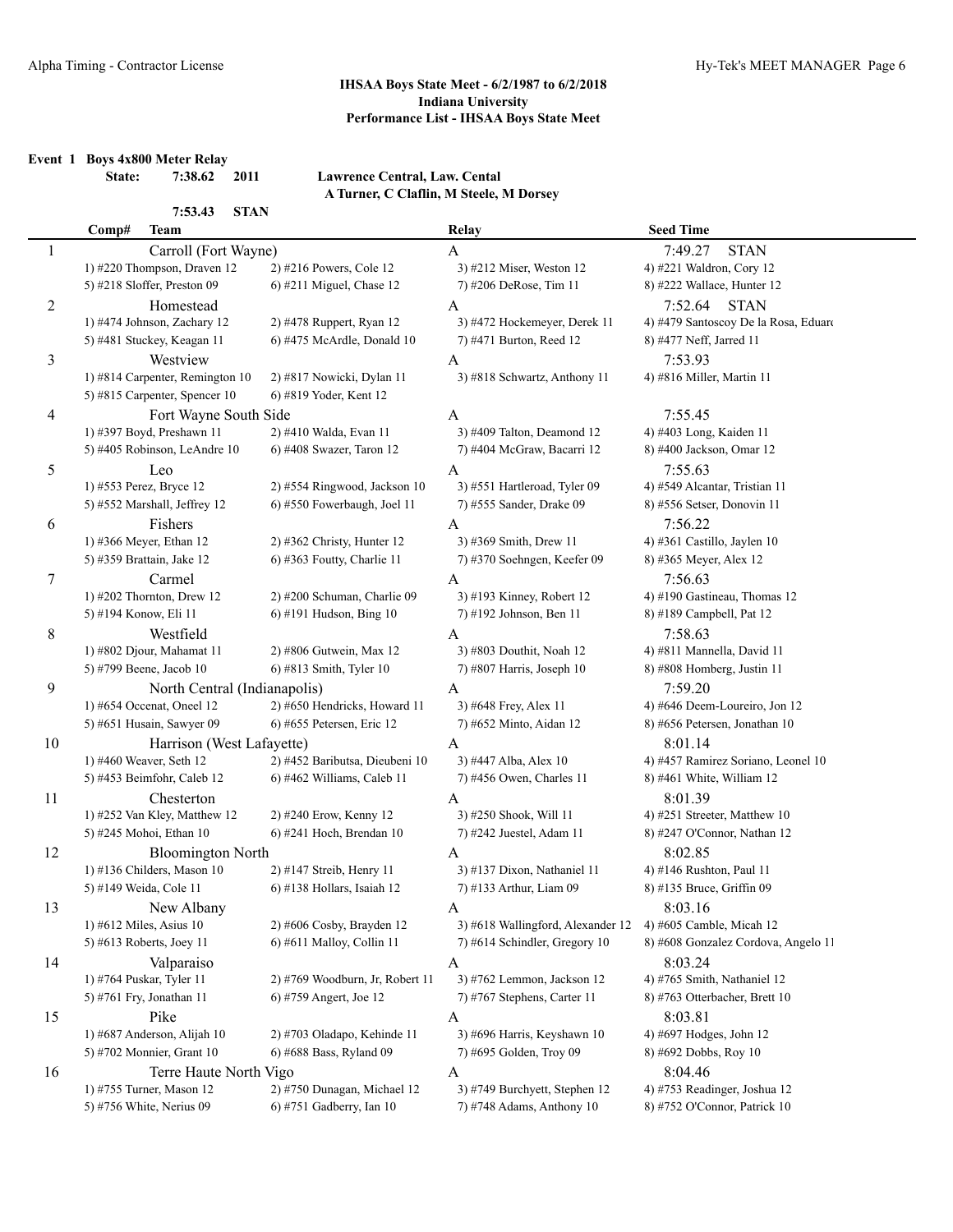| Event 1 | (Boys 4x800 Meter Relay) |  |  |
|---------|--------------------------|--|--|
|---------|--------------------------|--|--|

|    | <b>Team</b><br>Comp#                                          |                                | Relay                        | <b>Seed Time</b>               |
|----|---------------------------------------------------------------|--------------------------------|------------------------------|--------------------------------|
| 17 | Merrillville                                                  |                                | A                            | 8:04.59                        |
|    | 1) #581 Ochoa, Gabriel 12                                     | 2) #582 Pope, Devin 12         | 3) #584 Walker, Jerry 11     | 4) #578 Lander, Jeremie 10     |
|    | 5) #571 Dunn, Zachary 09                                      | 6) #575 Harris, Lindell 11     | 7) #587 Wood, Dominique 12   | 8) #577 Jackson, Justin 12     |
| 18 | New Palestine                                                 |                                | A                            | 8:05.44                        |
|    | 1) #630 Whitaker, Devon 11                                    | 2) #626 Kleine, Owen 11        | 3) #623 Collins, Josh 12     | 4) #622 Austin, Drew 12        |
|    | 5) #624 Harrison, Kyler 12                                    | 6) #628 Sams, Carson 11        | 7) #621 Ackerman, Josh 11    |                                |
| 19 | <b>Elkhart Memorial</b>                                       |                                | A                            | 8:05.65                        |
|    | 1) #323 Morales, Hazael 12                                    | 2) #317 Cepero, Juan 11        | 3) #319 Ekema, Joshua 12     | 4) #331 Terrell, Neil 11       |
|    | 5) #318 Ekema, Daniel 09                                      | 6) #328 Stansbury, David 09    | 7) #329 Stansbury, Eric 12   | 8) #326 Rodriguez, Teagen 09   |
| 20 | Mishawaka                                                     |                                | A                            | 8:07.02                        |
|    | 1) #600 Quintana, Casey 11                                    | 2) #601 Sanchez, Daniel 11     | 3) #594 Crooks, Mark 10      | 4) #591 Bailey, Deric 11       |
|    | 5) #595 Crooks, Troy 10                                       | 6) #598 Hall, Levi 10          | 7) #593 Byrd, Ethan 12       | 8) #599 Jimenez, Devin 11      |
| 21 | Indianapolis Cathedral                                        |                                | A                            | 8:07.43                        |
|    | 1) #495 Ferguson, Grant 11                                    | 2) #502 O'Neal, Rodney 12      | 3) #498 Hruskoci, Nick 11    | 4) #504 Pehlman, Ryan 12       |
|    | 5) #500 Monesmith, Collin 10                                  | $6$ ) #494 Avery, Preston 10   | 7) #503 Pehlman, Kyle 10     | 8) #496 Fiedeldey, Nathan 10   |
| 22 | Jasper                                                        |                                | A                            | 8:07.44                        |
|    | 1) #514 O'Neil, Drew 11                                       | 2) #513 Milligan, Reece 12     | 3) #511 Miller, Jackson 11   | 4) #515 Smith, Will 12         |
|    | 5) #510 Leonard, Sam 09                                       | 6) #507 Cortez, Andy 10        | 7) #516 Summerlot, John 11   |                                |
| 23 | Penn                                                          |                                | A                            | 8:07.65                        |
|    | 1) #682 Richardson, Avery 11                                  | 2) #680 Pottschmidt, Dillon 10 | 3) #676 Jankowski, Seth 09   | 4) #678 Marshall, Christian 12 |
|    | 5) #684 Temeles, Joshua 11                                    | 6) #674 Chapple, Richard 11    | 7) #675 Cocquyt, Noah 12     | 8) #683 Sergeant, Nick 12      |
| 24 | Columbus North                                                |                                | A                            | 8:09.43                        |
|    | 1) #263 Kilbarger Stumpff, Reese 09 2) #266 Pruitt, Collin 11 |                                | 3) #265 Newell, Matthew 09   | 4) #264 Littrell, Carson 11    |
|    | 5) #267 Pulkowski, Austin 10                                  | 6) #262 Horak, Sam 12          | 7) #269 Stohr, Andy 10       | 8) #261 Davis, Jackson 11      |
| 25 | Franklin Community                                            |                                | A                            | 8:10.31                        |
|    | 1) #420 Pheifer, Ethan $10$                                   | 2) #419 McGaha, Drew 11        | 3) #418 McCullough, Wyatt 11 | 4) #416 Hargis, Drew 11        |
|    | 5) #417 Lindsay, Isaiah 12                                    | 6) #421 Tucker, William 11     | 7) #414 Cochrane, Eli 11     | 8) #413 Bixler, Andrew 12      |
| 26 | Floyd Central                                                 |                                | A                            | 8:11.68                        |
|    | 1) #374 Gordon, Nicholas 10                                   | 2) #372 Edwards, Colin 11      | 3) #376 Heinemann, David 11  | 4) #373 Ellis, Ross 12         |
|    | 5) #378 Hyde, Ian 11                                          | $6$ ) #382 Woosley, Wade 10    | $7)$ #380 Naville, Weston 09 | 8) #377 Heinemann, Luke 11     |
| 27 | <b>Bloomington South</b>                                      |                                | A                            | 8:13.14                        |
|    | 1) #150 Alderson, Neal 10                                     | 2) #151 Clarke, Mitchell 12    | 3) #152 Cornwell, Zachary 11 | 4) #159 Moore, Mason 11        |
|    | 5) #163 Shaw, Ian 12                                          | 6) #164 Zinkan, Wilson 12      | 7) #158 Kidd, Luke 10        | 8) #155 Gillard, John 11       |
|    |                                                               |                                |                              |                                |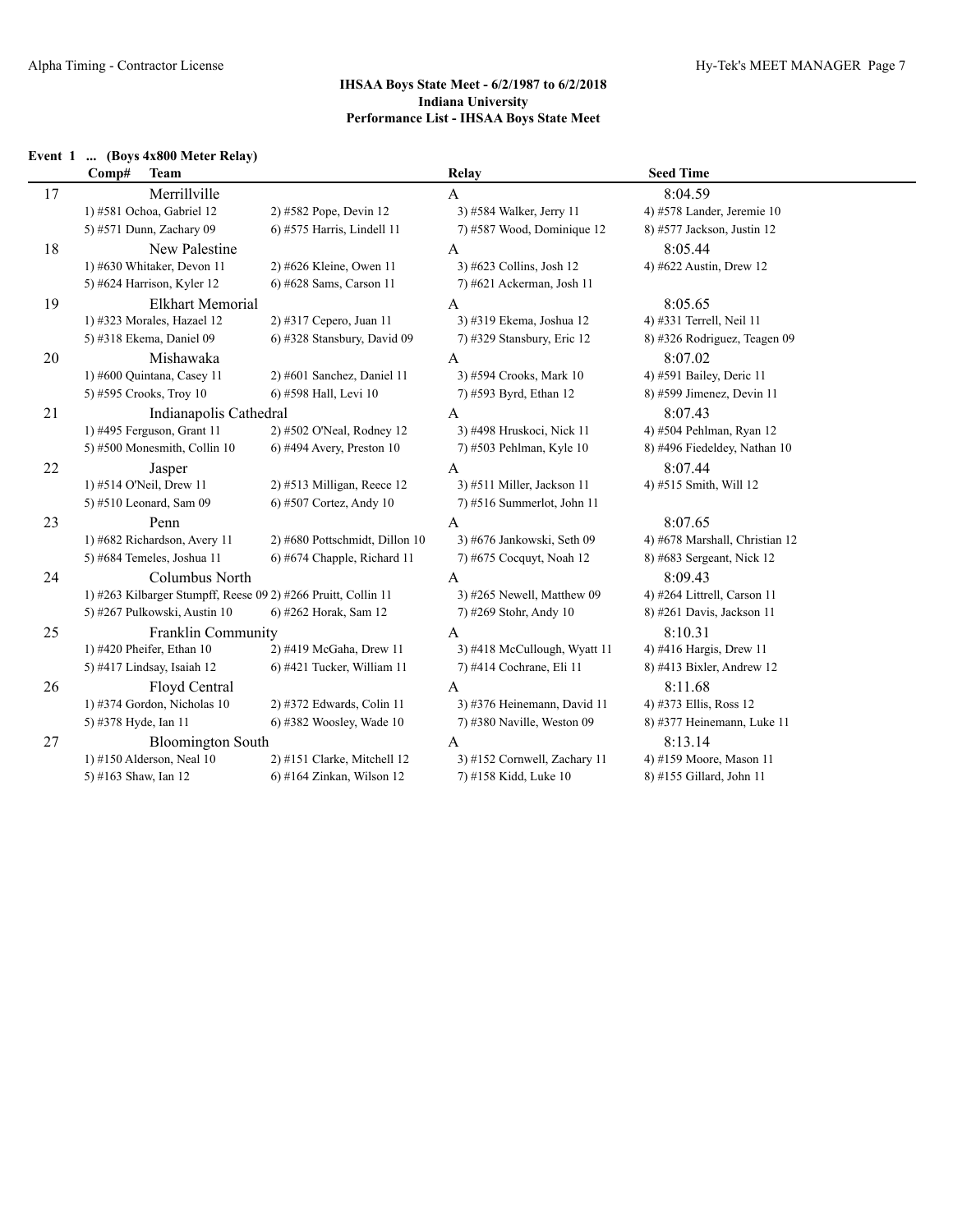|                |        | <b>Event 2 Boys 100 Meter Dash Prelims</b> |                                 |                       |                  |             |
|----------------|--------|--------------------------------------------|---------------------------------|-----------------------|------------------|-------------|
|                | State: | 10.31<br>1981<br>10.94<br><b>STAN</b>      | Jerome Harrison, Jeffersonville |                       |                  |             |
|                | Comp#  | Name                                       |                                 | Year School           | <b>Seed Time</b> |             |
| 1              | 439    | Malone, Noah                               |                                 | 11 Hamilton SE        | 10.61            | <b>STAN</b> |
| $\overline{c}$ | 775    | Hodge, Jordan                              | 12                              | Warren Central        | 10.65            | <b>STAN</b> |
| 3              | 668    | Parker, Tayson                             |                                 | 11 Northwestern       | 10.70            | <b>STAN</b> |
| 4              | 119    | Adams JR, Michael                          |                                 | 12 Ben Davis          | 10.71            | <b>STAN</b> |
| 5              | 704    | Riley, Jahn                                |                                 | 11 Pike               | 10.75            | <b>STAN</b> |
| 6              | 100    | Thomas, Tyler                              | 12                              | Andrean               | 10.83            | <b>STAN</b> |
| 7              | 282    | Hornbach, Alex                             | 12                              | <b>East Central</b>   | 10.84            | <b>STAN</b> |
| 8              | 341    | Bowman, Jalen                              |                                 | 12 Evansville Central | 10.85            | <b>STAN</b> |
| 9              | 103    | Blades, Geordan                            |                                 | 11 Avon               | 10.87            | <b>STAN</b> |
| 10             | 521    | Edwards, Steven                            |                                 | 12 Kokomo             | 10.90            | <b>STAN</b> |
| 11             | 289    | Blackwell, Davion                          |                                 | 12 East Chicago       | 10.91            | <b>STAN</b> |
| 12             | 492    | Richardson, Curtis                         | 11                              | <b>Bishop Chatard</b> | 10.92            | <b>STAN</b> |
| 13             | 257    | Patterson, Bryce                           | 11                              | Clay City             | 10.94            | <b>STAN</b> |
| 14             | 179    | Waltz, Gavin                               |                                 | 11 Brownsburg         | 10.94            | <b>STAN</b> |
| 15             | 260    | Horner, Cody                               | 12                              | Columbus East         | 10.95            |             |
| 16             | 505    | Johnson, Daymon                            | 11                              | Indpls Washingto      | 10.97            |             |
| 17             | 246    | Nicholson, Dimitri                         |                                 | 11 Chesterton         | 10.98            |             |
| 18             | 536    | Barnett-bonds, Cortaveon                   |                                 | 11 Lawrence Central   | 10.98            |             |
| 19             | 175    | Sumpter-Bey, ShaiTrevon                    |                                 | 12 Brownsburg         | 10.98            |             |
| 20             | 592    | Bullock, Emari                             | 11                              | Mishawaka             | 11.00            |             |
| 21             | 375    | Gunn, Jon                                  |                                 | 12 Floyd Central      | 11.00            |             |
| 22             | 389    | Derrick, Alonzo                            |                                 | 11 Fort Wayne Snider  | 11.04            |             |
| 23             | 139    | Jenkins, Nathan                            |                                 | 12 Bloomington North  | 11.13            |             |
| 24             | 297    | McClure, Dakota                            | 12                              | East Noble            | 11.14            |             |
| 25             | 727    | Sparkman, Kaden                            |                                 | 12 Scottsburg         | 11.16            |             |
| 26             | 336    | Layne, Javen                               |                                 | 12 Evansville Bosse   | 11.16            |             |
| 27             | 390    | Easley-Jones, Tavarious                    |                                 | 10 Fort Wayne Snider  | 11.23            |             |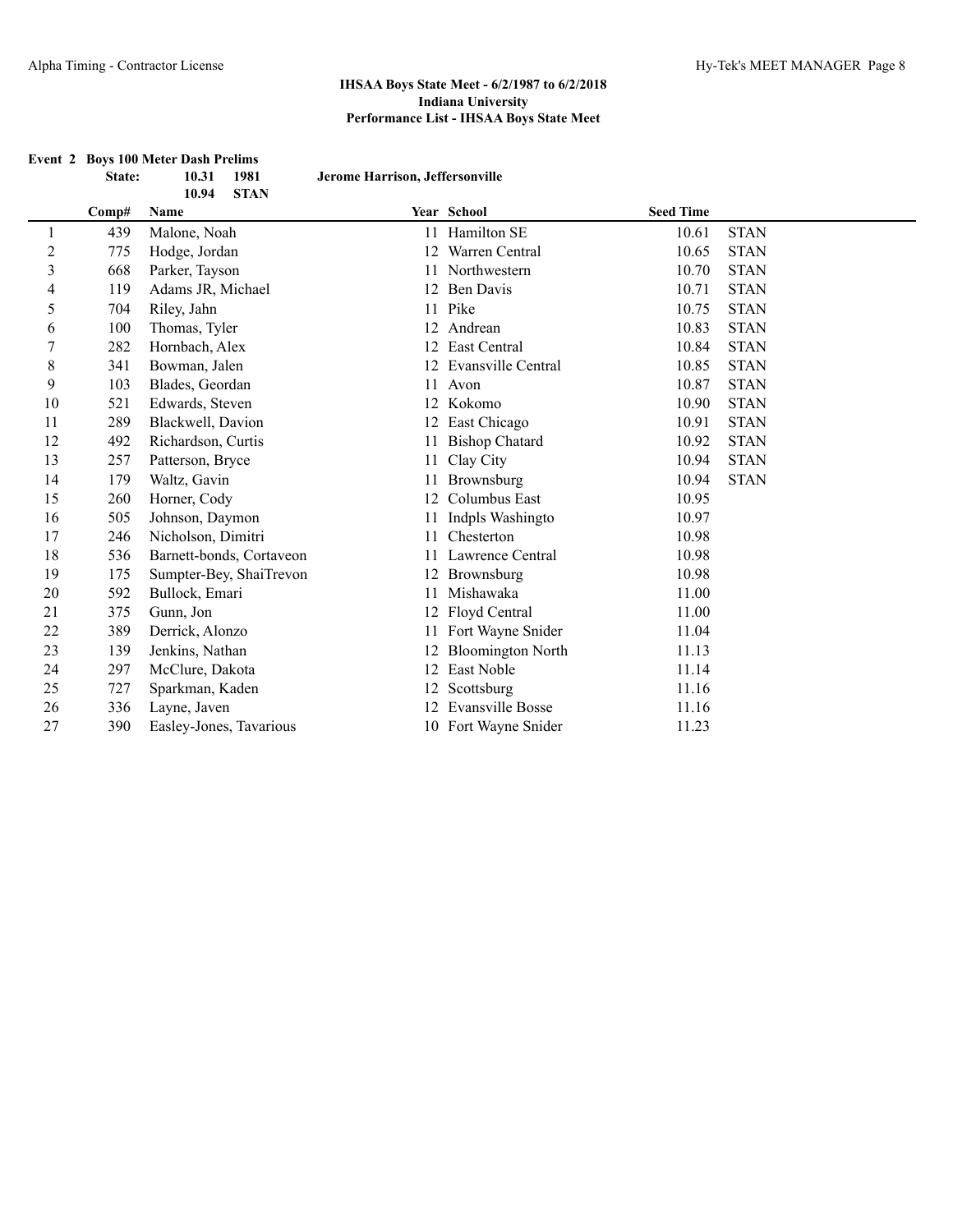|                |        | <b>Event 3 Boys 110 Meter Hurdles Prelims</b> |                               |                      |                  |             |
|----------------|--------|-----------------------------------------------|-------------------------------|----------------------|------------------|-------------|
|                | State: | 13.64<br>1976                                 | Jerry Hill, Arsenal Technical |                      |                  |             |
|                | Comp#  | <b>STAN</b><br>14.65<br>Name                  |                               | Year School          | <b>Seed Time</b> |             |
| 1              | 412    | Quarles, Malachi                              |                               | 12 Franklin Central  | 13.79            | <b>STAN</b> |
| $\overline{c}$ | 789    | Hazell, Kyle                                  |                               | 12 West Lafayette    | 14.34            | <b>STAN</b> |
| 3              | 105    | Peterson, Jalen                               |                               | 12 Avon              | 14.35            | <b>STAN</b> |
| 4              | 520    | Armstrong, Quincy                             |                               | 11 Kokomo            | 14.39            | <b>STAN</b> |
| 5              | 449    | Armstrong, Isaac                              |                               | 12 Harrison WL       | 14.47            | <b>STAN</b> |
| 6              | 411    | Elliot, Ronald                                |                               | 11 Fort Wayne Wayne  | 14.48            | <b>STAN</b> |
| 7              | 101    | Williams, Cameron                             |                               | 12 Andrean           | 14.52            | <b>STAN</b> |
| 8              | 607    | Eze, Ndubisi                                  |                               | 12 New Albany        | 14.65            | <b>STAN</b> |
| 9              | 473    | Johnson, Kairal                               |                               | 12 Homestead         | 14.66            |             |
| 10             | 196    | Pearson, Jakob                                |                               | 12 Carmel            | 14.71            |             |
| 11             | 167    | Wheatley, Eric                                |                               | 11 Borden            | 14.74            |             |
| 12             | 579    | Latiker, Davin                                |                               | 11 Merrillville      | 14.75            |             |
| 13             | 424    | Fuentes, Tomas                                |                               | 11 Goshen            | 14.76            |             |
| 14             | 714    | Sebben, Trey                                  |                               | 12 Portage           | 14.77            |             |
| 15             | 354    | McKinney, Dylan                               | 11                            | Evansville North     | 14.81            |             |
| 16             | 800    | Boehm, Cooper                                 |                               | 12 Westfield         | 14.82            |             |
| 17             | 535    | Allen, Stenoree                               |                               | 12 Lawrence Central  | 14.85            |             |
| 18             | 548    | Belcher, Landon                               |                               | 12 Lebanon           | 14.86            |             |
| 19             | 825    | Campbell, Cole                                |                               | 11 Winchester C      | 14.90            |             |
| 20             | 429    | Patton, Nick                                  |                               | 12 Greenwood         | 14.91            |             |
| 21             | 123    | Fagnon, Dona                                  |                               | 11 Ben Davis         | 14.93            |             |
| 22             | 673    | Sommers, Sammy                                | 12                            | Oak Hill             | 14.94            |             |
| 23             | 272    | Rice, Jamyris                                 | 11                            | Concord              | 14.96            |             |
| 24             | 776    | Hollis, Tyson                                 | 11                            | Warren Central       | 15.01            |             |
| 25             | 153    | Dzubay, Mischa                                |                               | 10 Bloomington South | 15.22            |             |
| 26             | 729    | Pennington, Josh                              | 10                            | Seymour              | 15.31            |             |
| 27             | 757    | Bender, Brayden                               |                               | 10 TH South          | 15.39            |             |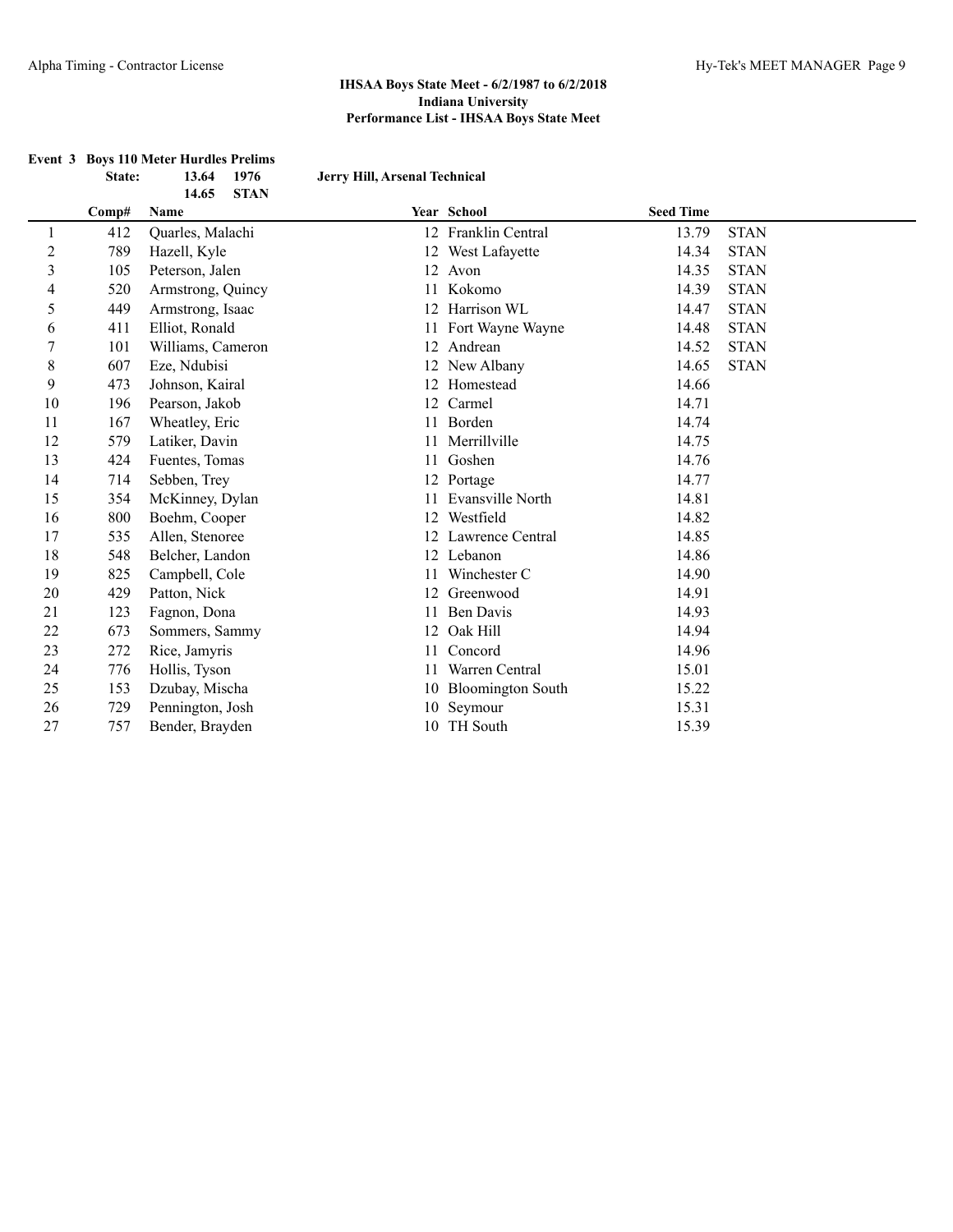|                | State: | <b>Event 4 Boys 200 Meter Dash Prelims</b><br>21.10<br>1982 | <b>Jeffrey Patrick, Gary Roosevelt</b> |                          |                  |             |
|----------------|--------|-------------------------------------------------------------|----------------------------------------|--------------------------|------------------|-------------|
|                | Comp#  | 22.08<br><b>STAN</b><br>Name                                |                                        | Year School              | <b>Seed Time</b> |             |
| 1              | 439    | Malone, Noah                                                |                                        | 11 Hamilton SE           | 21.48            | <b>STAN</b> |
| $\overline{c}$ | 704    | Riley, Jahn                                                 |                                        | 11 Pike                  | 21.62            | <b>STAN</b> |
| 3              | 668    | Parker, Tayson                                              | 11                                     | Northwestern             | 21.79            | <b>STAN</b> |
| 4              | 775    | Hodge, Jordan                                               |                                        | 12 Warren Central        | 21.91            | <b>STAN</b> |
| 5              | 205    | Brock, Jarod                                                |                                        | 12 Carroll (For          | 21.98            | <b>STAN</b> |
| 6              | 236    | Wheat, Brandon                                              | 09                                     | Center Grove             | 22.01            | <b>STAN</b> |
| 7              | 100    | Thomas, Tyler                                               |                                        | 12 Andrean               | 22.01            | <b>STAN</b> |
| 8              | 772    | De St Jeor, Otto                                            |                                        | 10 Warren Central        | 22.02            | <b>STAN</b> |
| 9              | 177    | Thomas, Pierce                                              |                                        | 10 Brownsburg            | 22.05            | <b>STAN</b> |
| 10             | 694    | Echols Jr, Lamar                                            |                                        | 10 Pike                  | 22.11            |             |
| 11             | 529    | Hogan, Thomas                                               |                                        | 10 Laf Jeff              | 22.16            |             |
| 12             | 341    | Bowman, Jalen                                               |                                        | 12 Evansville Central    | 22.22            |             |
| 13             | 183    | Collins, Phillip                                            |                                        | 11 Calumet               | 22.22            |             |
| 14             | 441    | Pratt, Gage                                                 |                                        | 10 Hamilton SE           | 22.23            |             |
| 15             | 568    | Burnett, Zaimar                                             | 10                                     | Marion                   | 22.30            |             |
| 16             | 364    | Lewis, H.L.                                                 |                                        | 12 Fishers               | 22.38            |             |
| 17             | 715    | Sisco, Myles                                                |                                        | 10 Portage               | 22.39            |             |
| 18             | 282    | Hornbach, Alex                                              | 12                                     | East Central             | 22.40            |             |
| 19             | 310    | Holt, Jacob                                                 | 10                                     | <b>Elkhart Central</b>   | 22.46            |             |
| 20             | 670    | Parker, Landon                                              |                                        | 12 Northwood             | 22.47            |             |
| 21             | 386    | Sanders, Darrius                                            |                                        | 10 FW Northrup           | 22.49            |             |
| 22             | 139    | Jenkins, Nathan                                             | 12                                     | <b>Bloomington North</b> | 22.62            |             |
| 23             | 603    | Langston, Dawan                                             | 11                                     | Mt. Vernon Fortv         | 22.70            |             |
| 24             | 727    | Sparkman, Kaden                                             | 12                                     | Scottsburg               | 22.75            |             |
| 25             | 741    | Grose, Eli                                                  | 12                                     | South Spencer            | 22.85            |             |
| 26             | 506    | Bair, Easton                                                | 10                                     | Jasper                   | 22.90            |             |
| 27             | 257    | Patterson, Bryce                                            |                                        | 11 Clay City             | 22.97            |             |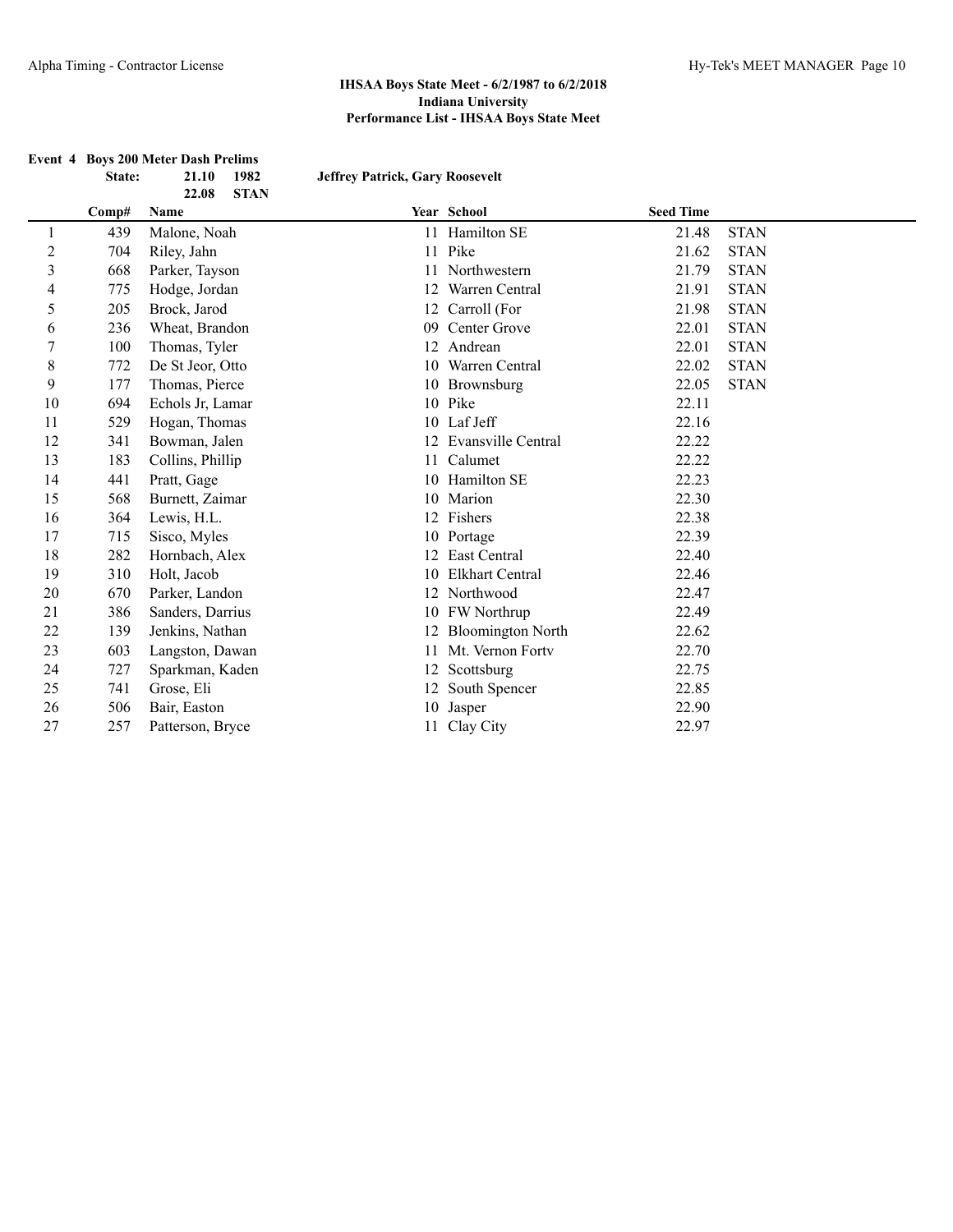|                |        | Event 5 Boys 1600 Meter Run               |                                  |                          |                  |             |
|----------------|--------|-------------------------------------------|----------------------------------|--------------------------|------------------|-------------|
|                | State: | 2011<br>4:03.00<br>4:17.37<br><b>STAN</b> | <b>Austin Mudd, Center Grove</b> |                          |                  |             |
|                | Comp#  | Name                                      |                                  | Year School              | <b>Seed Time</b> |             |
| 1              | 497    | Hocker, Cole                              |                                  | 12 Cathedral             | 4:11.62          | <b>STAN</b> |
| $\overline{c}$ | 815    | Carpenter, Spencer                        |                                  | 10 Westview              | 4:15.89          | <b>STAN</b> |
| 3              | 631    | Corbett, Jacob                            |                                  | 12 New Prairie           | 4:17.09          | <b>STAN</b> |
| 4              | 366    | Meyer, Ethan                              |                                  | 12 Fishers               | 4:17.52          |             |
| 5              | 467    | Guerra, Lucas                             |                                  | 10 Highland              | 4:17.79          |             |
| 6              | 168    | Kovach, Jack                              |                                  | 11 Brebeuf Jesuit        | 4:17.83          |             |
| 7              | 531    | Combs, Luke                               |                                  | 11 Lapel                 | 4:17.85          |             |
| $\,$ $\,$      | 453    | Beimfohr, Caleb                           |                                  | 12 Harrison WL           | 4:18.15          |             |
| 9              | 155    | Gillard, John                             |                                  | <b>Bloomington South</b> | 4:18.15          |             |
| 10             | 302    | Haskett, Austin                           |                                  | 12 Edgewood              | 4:18.52          |             |
| 11             | 746    | Sweet, Braden                             |                                  | 10 Southwood             | 4:19.04          |             |
| 12             | 164    | Zinkan, Wilson                            |                                  | 12 Bloomington South     | 4:19.07          |             |
| 13             | 462    | Williams, Caleb                           | 11                               | Harrison WL              | 4:19.50          |             |
| 14             | 602    | Butche, Brennan                           | 12                               | Mississinewa             | 4:20.20          |             |
| 15             | 435    | Carothers, Eric                           | 12                               | Hamilton SE              | 4:21.07          |             |
| 16             | 138    | Hollars, Isaiah                           | 12                               | <b>Bloomington North</b> | 4:21.59          |             |
| 17             | 348    | Schickel, Tanner                          |                                  | 12 EV Mater Dei          | 4:22.33          |             |
| 18             | 720    | Krieg, Jackson                            | 12                               | Princeton Co             | 4:22.69          |             |
| 19             | 797    | Collier, Colton                           | 11                               | Western Boone            | 4:24.86          |             |
| 20             | 265    | Newell, Matthew                           | 09                               | Columbus North           | 4:26.43          |             |
| 21             | 534    | Raymond, Cole                             |                                  | 09 LaPorte               | 4:26.76          |             |
| 22             | 263    | Kilbarger Stumpff, Reese                  | 09                               | Columbus North           | 4:27.60          |             |
| 23             | 747    | Kaiser, Nate                              | 12                               | Tell City                | 4:27.94          |             |
| 24             | 622    | Austin, Drew                              |                                  | 12 New Palestine         | 4:28.03          |             |
| 25             | 259    | Wakeman, Landon                           |                                  | 11 Columbia City         | 4:30.71          |             |
| 26             | 669    | Evers, Tyler                              |                                  | 12 Northwood             | 4:31.54          |             |
| 27             | 316    | Boussaha, Abdessamed                      |                                  | 12 Elkhart Memorial      | 4:32.58          |             |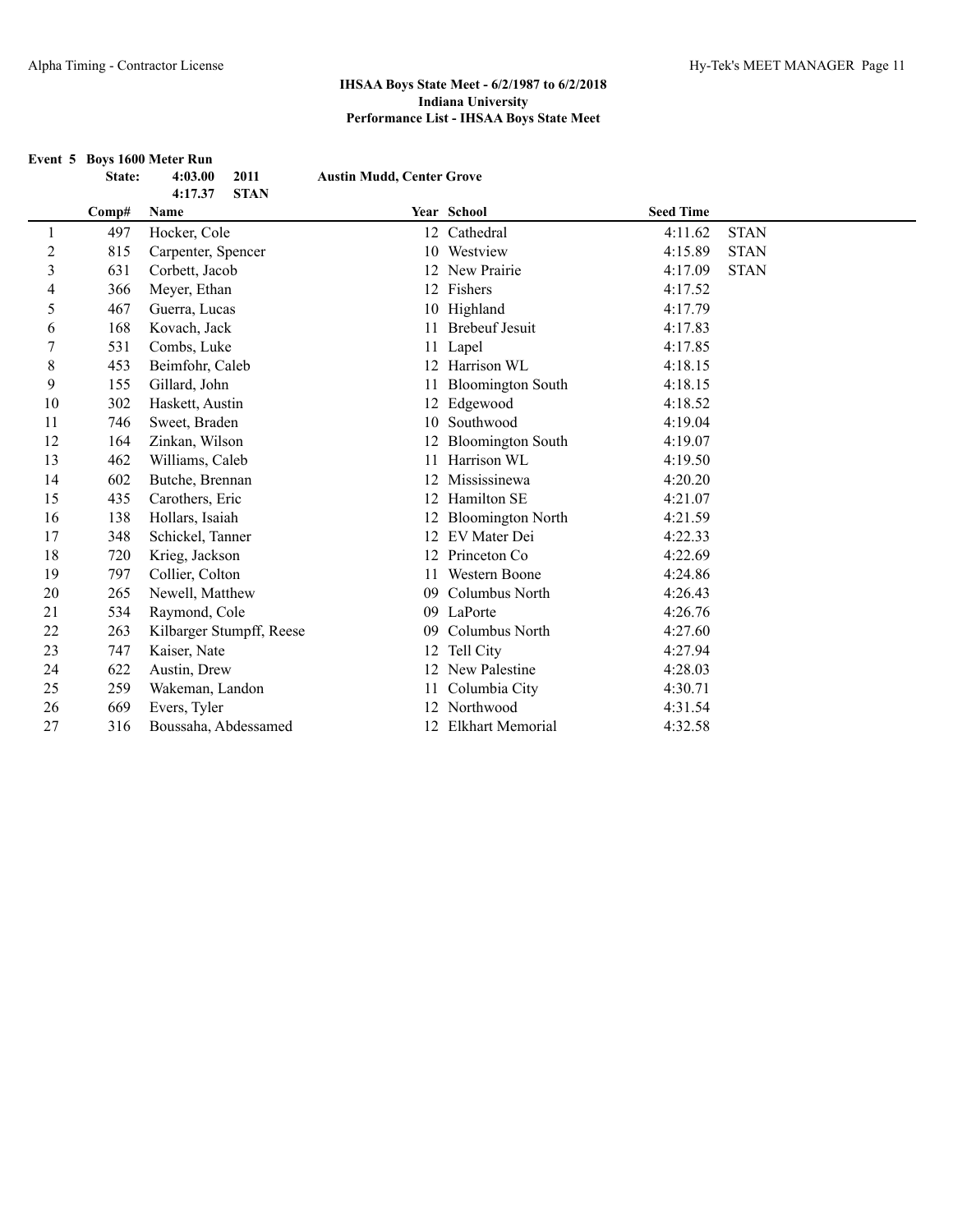**Event 6 Boys 4x100 Meter Relay**

**42.54 STAN**

**State: 41.02 1982 , Gary Roosevelt**

**D Young, J Patrick, G Moore, A Price**

|    | Comp#                    | <b>Team</b>                        |                                                             | Relay                                                        | <b>Seed Time</b>            |                                   |
|----|--------------------------|------------------------------------|-------------------------------------------------------------|--------------------------------------------------------------|-----------------------------|-----------------------------------|
| 1  |                          | Brownsburg                         |                                                             | A                                                            | 42.00                       | <b>STAN</b>                       |
|    |                          | 1) #176 Tetrick, Andrew 11         | 2) #175 Sumpter-Bey, ShaiTrevon 123) #177 Thomas, Pierce 10 |                                                              | 4) #179 Waltz, Gavin 11     |                                   |
|    |                          | 5) #173 Kirtz, Bryce 12            | $6$ ) #172 Griffin, Tyrone 12                               | 7) #171 Barbosa, Marcos 10                                   |                             | 8) #180 Williamson, Chris 10      |
| 2  |                          | Ben Davis                          |                                                             | $\mathbf{A}$                                                 | 42.20                       | <b>STAN</b>                       |
|    |                          | 1) #125 Garrett, Reon 12           | 2) #123 Fagnon, Dona 11                                     | 3) #119 Adams JR, Michael 12                                 | 4) #130 Powell, Capone 11   |                                   |
|    |                          | 5) #127 Hoskins, Anthony 12        | $6$ ) #128 Jones, Ajarus 12                                 | 7) #121 Akinniranye, Sam 10                                  | 8) #122 Day, Dominic 12     |                                   |
|    |                          | Merrillville                       |                                                             |                                                              |                             | <b>STAN</b>                       |
| 3  |                          |                                    |                                                             | A                                                            | 42.34                       |                                   |
|    |                          | 1) #576 Howard, Jeremiah 11        | 2) #574 Glass, Armani 10                                    | 3) #570 Davis, Devon 10                                      |                             | 4) #585 Williams, Jawanza 12      |
|    |                          | 5) #583 Robinson, Aubin 12         | 6) #573 Garrett, Dre'Shon 11                                | 7) #572 East, Daymond 12                                     | 8) #569 Clark, Jaden 11     |                                   |
| 4  |                          | Warren Central                     |                                                             | A                                                            | 42.36                       | <b>STAN</b>                       |
|    | 1) #779 Price, Elijah 11 |                                    | 2) #780 Purcell, Roman 11                                   | 3) #775 Hodge, Jordan 12                                     | 4) #781 Shannon, Tylan 12   |                                   |
|    |                          | 5) #772 De St Jeor, Otto 10        | $6$ ) #773 Durrett, Antwon 10                               | 7) #774 Edwards, Cedrick 11                                  |                             | 8) #777 Manneh Yillah, Mbye Emmar |
| 5  |                          | Indianapolis Arsenal Technic       |                                                             | A                                                            | 42.37                       | <b>STAN</b>                       |
|    |                          | 1) #490 Shittu, Elijah 12          | 2) #484 Allen, Jalen 12                                     | 3) #487 Gardner, Montell 12                                  | 4) #486 Ball, Derrick 12    |                                   |
|    |                          | 5) #488 Haynes, Dominick 12        | 6) #491 Williamson, Dramon 10                               | 7) #485 Bakare, Mobolaji 12                                  | 8) #489 Reed, Jordan 09     |                                   |
| 6  |                          | Harrison (West Lafayette)          |                                                             | A                                                            | 42.44                       | <b>STAN</b>                       |
|    |                          | 1) #454 Coffing, Stevie 11         | 2) #450 Armstrong, Isaiah 12                                | 3) #458 Smith, Jay 11                                        | 4) #451 Atisso, Marcel 10   |                                   |
|    |                          | 5) #459 Sondgerath, Garrett 12     | 6) #463 Wood, Quinton 11                                    | 7) #455 Crooks, Andrew 12                                    | 8) #449 Armstrong, Isaac 12 |                                   |
| 7  |                          | Evansville Central                 |                                                             | A                                                            | 42.45                       | <b>STAN</b>                       |
|    |                          | 1) #346 Reed, Edgrrin 09           | 2) #343 Clark, Robert 12                                    | 3) #341 Bowman, Jalen 12                                     | 4) #342 Burns, William 12   |                                   |
|    |                          | 5) #347 Stewart, Kyle 11           | 6) #344 Hardin, Bo 10                                       | 7) #345 Payne, David 12                                      |                             |                                   |
| 8  |                          | Pike                               |                                                             | A                                                            | 42.48                       | <b>STAN</b>                       |
|    |                          | 1) #698 Holt, Jaylen 12            | 2) #705 Tank, Ryan 11                                       | 3) #694 Echols Jr, Lamar 10                                  |                             | 4) #691 Cummings, Kalen 09        |
|    |                          | 5) #689 Carr, Gabriel 10           | 6) #704 Riley, Jahn 11                                      | 7) #693 Dunnville, Kenneth 11                                |                             | 8) #699 Houston, Marcus 10        |
|    |                          |                                    |                                                             |                                                              |                             |                                   |
| 9  |                          | Portage                            |                                                             | A                                                            | 42.55                       |                                   |
|    |                          | 1) #714 Sebben, Trey 12            | 2) #715 Sisco, Myles 10                                     | 3) #711 Gordon, Jakar 09                                     | 4) #717 Warchus, Zach 11    |                                   |
|    |                          | 5) #710 Gordon, Jaivon 09          | 6) #712 Hearns, Julius 10                                   | 7) #707 Coker, Cameron 09                                    | 8) #708 Da'maurion, Lee 09  |                                   |
| 10 |                          | North Central (Indianapolis)       |                                                             | A                                                            | 42.63                       |                                   |
|    |                          | 1) #643 Burns, Rodney 11           | 2) #640 Adeyonu, Opeyemi 11                                 | 3) #649 Greene, Arman 11                                     | 4) #645 Clay, Damian 12     |                                   |
|    |                          | 5) #644 Campbell, Larry 10         | 6) #653 Murdock, Jaiye 11                                   | 7) #642 Broadwater, Peyton 10                                | 8) #657 Rome, Emanuell 12   |                                   |
| 11 |                          | Hamilton Southeastern              |                                                             | A                                                            | 42.71                       |                                   |
|    |                          | 1) #444 Sydnor, Stephen 09         | 2) #441 Pratt, Gage 10                                      | 3) #437 Durden, Caleb 11                                     | 4) #439 Malone, Noah 11     |                                   |
|    |                          | 5) #440 Phillips, Mikah 10         | 6) #434 Bostock, Nick 12                                    | 7) #438 Gomez, Kyle 11                                       |                             | 8) #442 Rios Rojas, Emilio 11     |
| 12 |                          | Lawrence Central                   |                                                             | A                                                            | 42.73                       |                                   |
|    |                          | 1) #543 Pinkston, Kirk 12          | 2) #537 Booker, Trevon 12                                   | 3) #536 Barnett-bonds, Cortaveon 114) #539 Bright, Lashon 12 |                             |                                   |
|    |                          | 5) #541 Gaskin, Elijah 11          | 6) #544 Rayner, Dahaven 12                                  | 7) #538 Boyd, Isaiah 11                                      |                             |                                   |
| 13 |                          | Westfield                          |                                                             | A                                                            | 42.77                       |                                   |
|    |                          | 1) #810 Kukura, Alex 11            | 2) #801 Chalmers, Mario 09                                  | 3) #812 Piening, Mason 10                                    | 4) #798 Agbo, Francis 11    |                                   |
|    |                          | 5) #800 Boehm, Cooper 12           | 6) #804 Frey, David 10                                      | 7) #809 Huisden, Christiaan 10                               | 8) #808 Homberg, Justin 11  |                                   |
| 14 |                          | Fort Wayne Snider                  |                                                             | A                                                            | 42.87                       |                                   |
|    |                          | 1) #390 Easley-Jones, Tavarious 10 | 2) #389 Derrick, Alonzo 11                                  | 3) #388 Bennett, Lenny 11                                    |                             | 4) #395 Underwood, Jayshawn 11    |
|    |                          | 5) #392 Maxwell, Elijah 12         | 6) #393 Ortiz, Santiago 09                                  | 7) #394 Perry, Kaleb 10                                      |                             | 8) #396 Williams, Coreon 11       |
| 15 |                          | Chesterton                         |                                                             | A                                                            | 42.91                       |                                   |
|    |                          | 1) #246 Nicholson, Dimitri 11      | 2) #248 Osafo, Jean Paul 12                                 | 3) #238 Bullock, Colby 09                                    |                             | 4) #244 McLaughlin, Patrick 10    |
|    | 5) #249 Rice, Tyler 10   |                                    | 6) #243 McLaughlin, Eric 12                                 | 7) #239 Caldwell, Nick 11                                    | 8) #253 Villarreal, Luke 11 |                                   |
|    |                          |                                    |                                                             |                                                              |                             |                                   |
| 16 |                          | <b>Evansville Bosse</b>            |                                                             | A                                                            | 42.95                       |                                   |
|    |                          | 1) #337 Leavell, Trey 11           | 2) #335 Hildreth, Kewan 11                                  | 3) #336 Layne, Javen 12                                      |                             | 4) #340 Starks, Tashmond 11       |
|    |                          | 5) #339 Smith, Jeremiah 10         |                                                             |                                                              |                             |                                   |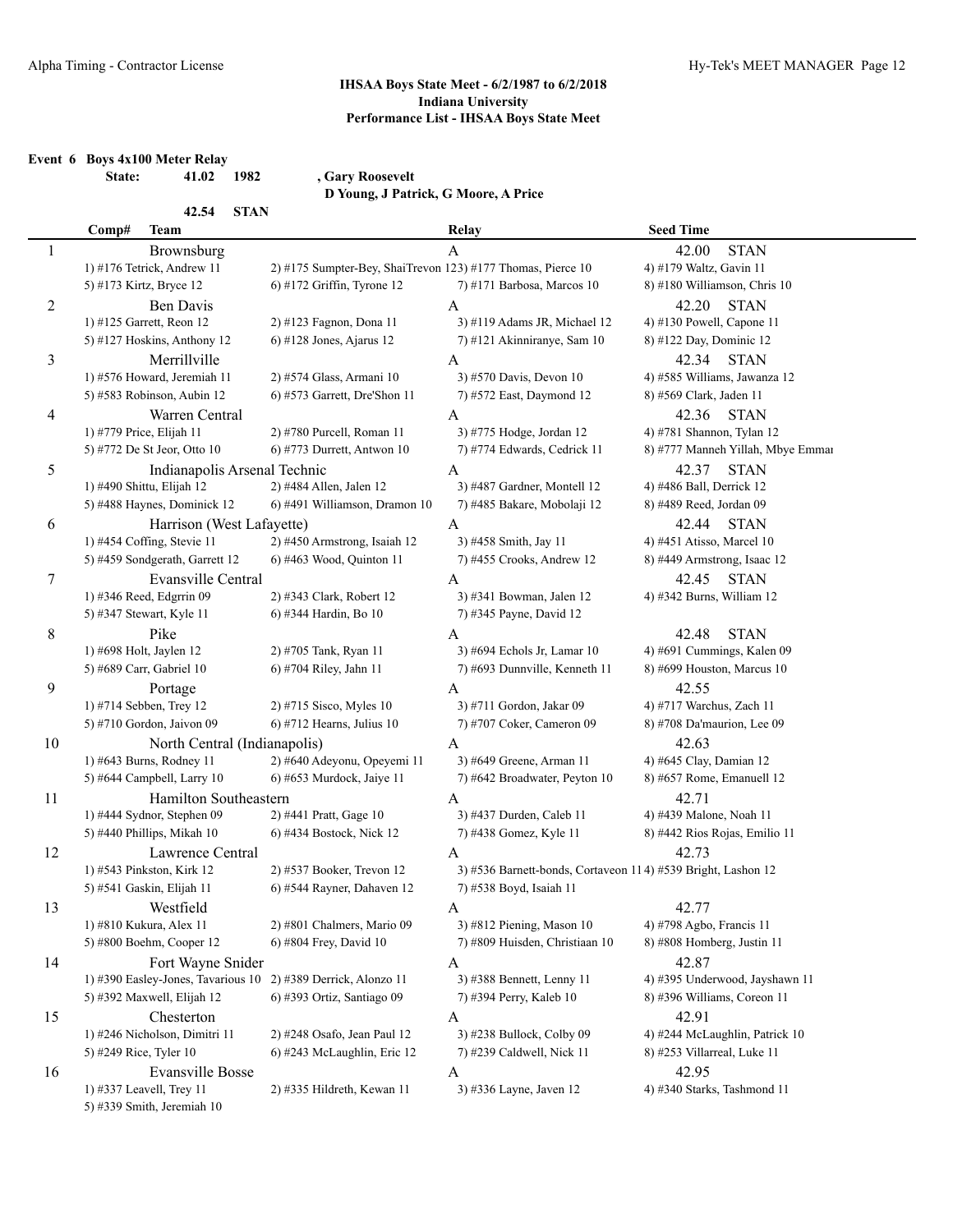# **Event 6 ... (Boys 4x100 Meter Relay)**

|    | Comp#<br><b>Team</b>          |                                                                | <b>Relay</b>                   | <b>Seed Time</b>               |
|----|-------------------------------|----------------------------------------------------------------|--------------------------------|--------------------------------|
| 17 | <b>Elkhart Memorial</b>       |                                                                | A                              | 43.08                          |
|    | 1) #327 Soeun, Ivan 11        | 2) #334 Woods, Derrick 10                                      | 3) #322 Funnell, Damien 11     | 4) #324 Peals, Curtis 12       |
|    | 5) #333 Whitener, Lashawn 11  | 6) #320 Estrada-Alderman, Jaudial 107) #330 Stewart, Tevion 09 |                                | 8) #325 Qaiyim, Jai-veon 12    |
| 18 | Carroll (Fort Wayne)          |                                                                | A                              | 43.08                          |
|    | 1) #205 Brock, Jarod 12       | 2) #215 Naylor, Christian 11                                   | 3) #214 Morrison, Tyler 11     | 4) #219 Smith, Mason 10        |
|    | 5) #204 Becker, Jeff 09       | 6) #213 Mitchell, Layton 11                                    | $7)$ #217 Shearer, Preston 12  | 8) #207 Flick, Chris 12        |
| 19 | East Central                  |                                                                | A                              | 43.10                          |
|    | 1) #287 Perkins, Erik 10      | 2) #284 Ludwig, Chase 11                                       | 3) #280 Goeldner, Keiton 12    | 4) #282 Hornbach, Alex 12      |
|    | 5) #285 Moster, Oliver 11     | 6) #286 Nowlin, Andrew 10                                      | 7) #281 Griffin, Nathan 10     | 8) #283 Hornbach, Luke 10      |
| 20 | Fort Wayne South Side         |                                                                | A                              | 43.16                          |
|    | 1) #398 Figgs, Marqualin 12   | 2) #404 McGraw, Bacarri 12                                     | 3) #407 Stanley II, Derrian 11 | 4) #399 Humphrey, Greg 12      |
|    | 5) #402 Jones-sykes, Bruce 12 | 6) #400 Jackson, Omar 12                                       | 7) #406 Stanley, Donovan 09    | 8) #401 Jones, Torry 10        |
| 21 | Kokomo                        |                                                                | A                              | 43.17                          |
|    | 1) #526 Thomas, Chris 11      | 2) #527 Wainscott, Noa 10                                      | 3) #523 Nash, Andre 12         | 4) #521 Edwards, Steven 12     |
|    | 5) #522 Lawrence, Plez 09     | 6) #520 Armstrong, Quincy 11                                   | 7) #524 Smiley, Malakai 11     | 8) #525 Stewart, Ta'Shy 09     |
| 22 | <b>Elkhart Central</b>        |                                                                | A                              | 43.18                          |
|    | 1) #308 Davis, Dominic 11     | 2) #310 Holt, Jacob 10                                         | 3) #313 Spencer, Stalker 12    | 4) #311 Pearson, Kyran 12      |
|    | 5) #309 Dennis, Kennath $10$  | 6) #304 Bean, Naieem 10                                        | 7) #305 Borjas, Ricky 10       | 8) #314 Vanderzwaag, Markus 09 |
| 23 | Center Grove                  |                                                                | A                              | 43.22                          |
|    | 1) #224 Delp, Connor 10       | $2)$ #231 Matheson, Gavin 12                                   | 3) #236 Wheat, Brandon 09      | 4) #235 Stambaugh, Clay 10     |
|    | 5) #226 Hohlt, Sam 12         | 6) #229 Kennedy, Aidan 12                                      |                                |                                |
| 24 | New Albany                    |                                                                | A                              | 43.78                          |
|    | 1) #617 Tunsil, Samuel 10     | 2) #610 Johnson, Ja'raylan 09                                  | 3) #615 Stovall, Davaughn 10   | 4) #620 Winford, Kyondre 09    |
|    | 5) #607 Eze, Ndubisi 12       | 6) #609 Henderson, Travon 11                                   | 7) #619 Winburn, DeJon 09      |                                |
| 25 | <b>Bloomington North</b>      |                                                                | A                              | 44.05                          |
|    | 1) #144 Macy, Cooper 10       | 2) #148 Waxler, Teddy 12                                       | 3) #145 Miles, Kayin 10        | 4) #139 Jenkins, Nathan 12     |
|    | 5) #134 Barbu, Joseph 12      | $6$ ) #141 Knight, Isaiah 12                                   | 7) #140 Johnson, David 12      | 8) #136 Childers, Mason 10     |
| 26 | <b>Bedford North Lawrence</b> |                                                                | A                              | 44.08                          |
|    | 1) #108 Deckard, Jamey 12     | $2)$ #114 Shoufler, Drew 12                                    | 3) #110 Grissom, Landon 11     | 4) #112 Martin, Wyatt 12       |
|    | 5) #113 Porter, Taylor $12$   | 6) #109 Grider, Elijah 11                                      | 7) #115 Underwood, James 10    | 8) #107 Auerswald, Finn 12     |
| 27 | North Putnam                  |                                                                | A                              | 44.14                          |
|    | 1) #661 Lawrence, Kalib 11    | 2) #659 Clifford, Colton 10                                    | 3) #662 Murray, Chris 12       | 4) #664 Proctor, Scott 11      |
|    | 5) #665 Warren, Skyler 11     | 6) #660 Duncan, Hosaie 09                                      |                                |                                |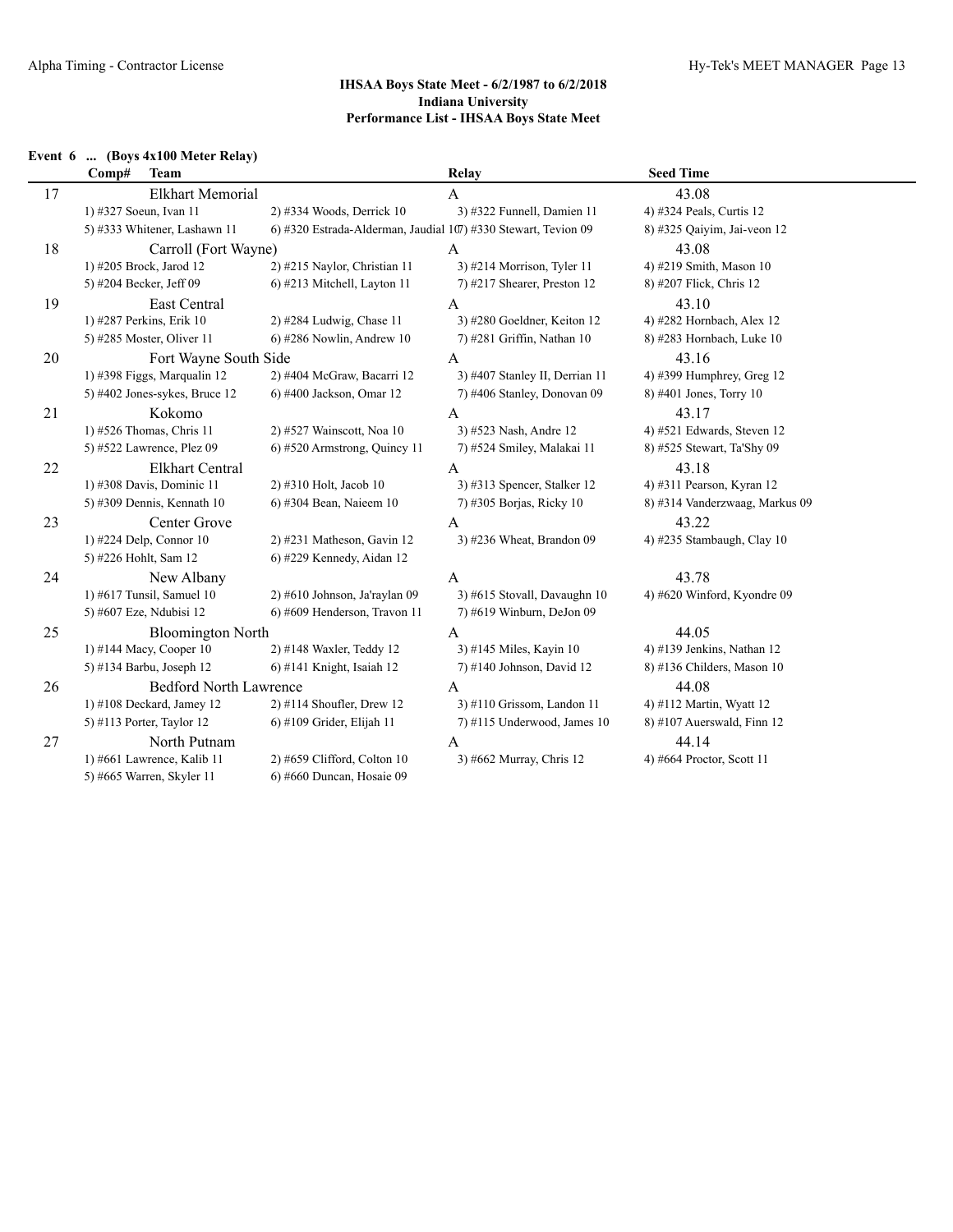#### **Event 7 Boys 400 Meter Dash**

|                | State: | 46.99                 | 2002        | David Neville, Merrillville |                         |                  |             |
|----------------|--------|-----------------------|-------------|-----------------------------|-------------------------|------------------|-------------|
|                |        | 49.40                 | <b>STAN</b> |                             |                         |                  |             |
|                | Comp#  | Name                  |             |                             | Year School             | <b>Seed Time</b> |             |
| 1              | 763    | Otterbacher, Brett    |             |                             | 10 Valparaiso           | 48.15            | <b>STAN</b> |
| $\overline{2}$ | 275    | Hanlon, Matthew       |             | 12                          | Crown Point             | 48.17            | <b>STAN</b> |
| 3              | 704    | Riley, Jahn           |             | 11                          | Pike                    | 48.21            | <b>STAN</b> |
| 4              | 565    | O'Banion, Daunte      |             | 12                          | <b>Madison Cons</b>     | 48.44            | <b>STAN</b> |
| 5              | 605    | Camble, Micah         |             |                             | 12 New Albany           | 48.71            | <b>STAN</b> |
| 6              | 672    | Johnson, Tahj         |             | 11                          | Oak Hill                | 48.93            | <b>STAN</b> |
| 7              | 303    | McGlothlin, Johnathan |             | 11                          | Edgewood                | 48.93            | <b>STAN</b> |
| $\,$ 8 $\,$    | 397    | Boyd, Preshawn        |             |                             | 11 FW South Side        | 49.10            | <b>STAN</b> |
| 9              | 606    | Cosby, Brayden        |             |                             | 12 New Albany           | 49.29            | <b>STAN</b> |
| 10             | 162    | Schmidt, Daxton       |             |                             | 11 Bloomington South    | 49.38            | <b>STAN</b> |
| 11             | 645    | Clay, Damian          |             | 12                          | North Centra            | 49.47            |             |
| 12             | 590    | Riehle, Matthew       |             | 11                          | Milan                   | 49.52            |             |
| 13             | 560    | Farmer, Ryan          |             |                             | 10 Lowell               | 49.68            |             |
| 14             | 409    | Talton, Deamond       |             |                             | 12 FW South Side        | 49.73            |             |
| 15             | 338    | Madison, George       |             | 12                          | <b>Evansville Bosse</b> | 49.76            |             |
| 16             | 745    | Cline, Mitchell       |             | 11                          | Southwestern Han        | 49.80            |             |
| 17             | 294    | Ray, Chris            |             | 11                          | East Chicago            | 49.80            |             |
| 18             | 384    | Steele, Howard        |             |                             | 12 FW Bishop Dwenge     | 49.82            |             |
| 19             | 629    | Schonauer, Laine      |             | 12                          | New Palestine           | 49.83            |             |
| 20             | 126    | Higgins, Maurice      |             |                             | Ben Davis               | 49.87            |             |
| 21             | 370    | Soehngen, Keefer      |             | 09                          | Fishers                 | 49.95            |             |
| 22             | 425    | Sandford, Daveyon     |             | 12                          | Goshen                  | 50.08            |             |
| 23             | 309    | Dennis, Kennath       |             | 10                          | <b>Elkhart Central</b>  | 50.11            |             |
| 24             | 592    | Bullock, Emari        |             | 11                          | Mishawaka               | 50.18            |             |
| 25             | 794    | Stenberg, Noah        |             | 10                          | West Lafayette          | 50.32            |             |
| 26             | 428    | Logan, Lex            |             |                             | Greenwood               | 50.51            |             |
| 27             | 443    | Stein, Chris          |             |                             | 10 Hamilton SE          | 51.24            |             |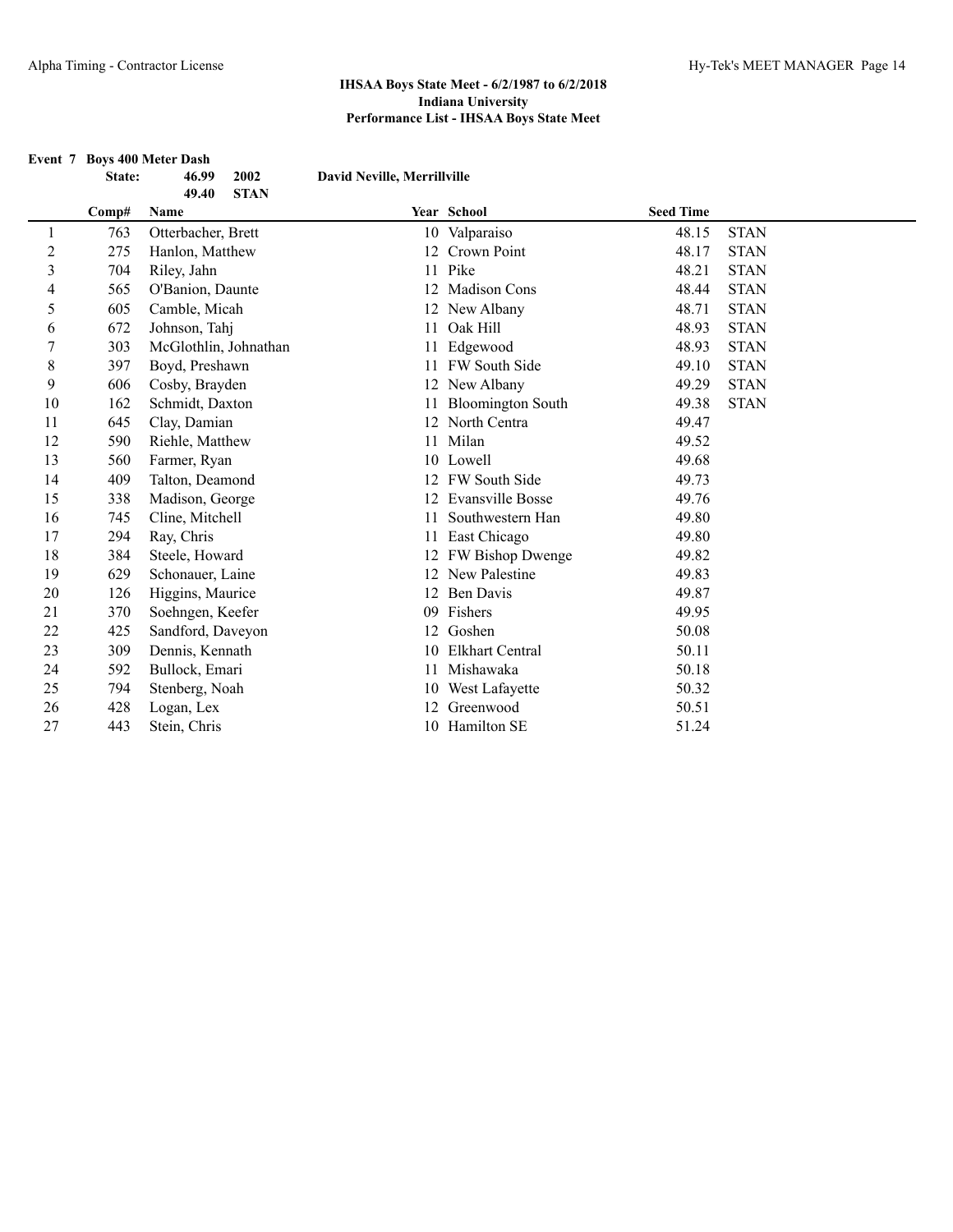|                |        | <b>Event 8 Boys 300 Meter Hurdles</b> |                              |                      |                  |             |
|----------------|--------|---------------------------------------|------------------------------|----------------------|------------------|-------------|
|                | State: | 36.26<br>2007<br>39.01<br><b>STAN</b> | <b>Bryce Brown, Harrison</b> |                      |                  |             |
|                | Comp#  | Name                                  |                              | Year School          | <b>Seed Time</b> |             |
| $\mathbf{1}$   | 520    | Armstrong, Quincy                     | 11                           | Kokomo               | 38.30            | <b>STAN</b> |
| $\overline{c}$ | 412    | Quarles, Malachi                      |                              | 12 Franklin Central  | 38.70            | <b>STAN</b> |
| $\mathfrak{Z}$ | 739    | Burkhart, Steven                      |                              | 12 South Knox        | 38.80            | <b>STAN</b> |
| 4              | 714    | Sebben, Trey                          |                              | 12 Portage           | 38.91            | <b>STAN</b> |
| 5              | 207    | Flick, Chris                          |                              | 12 Carroll (For      | 38.91            | <b>STAN</b> |
| 6              | 432    | Robinson, Holden                      |                              | 12 Hagerstown        | 39.02            |             |
| 7              | 789    | Hazell, Kyle                          |                              | 12 West Lafayette    | 39.16            |             |
| $\,$ $\,$      | 198    | Sandlin, Logan                        | 11                           | Carmel               | 39.17            |             |
| 9              | 545    | Rayner, Deveren                       |                              | 11 Lawrence Central  | 39.18            |             |
| 10             | 673    | Sommers, Sammy                        |                              | 12 Oak Hill          | 39.31            |             |
| 11             | 105    | Peterson, Jalen                       |                              | 12 Avon              | 39.35            |             |
| 12             | 805    | Grenda, Calvin                        |                              | 12 Westfield         | 39.45            |             |
| 13             | 195    | Parker, Colton                        | 10                           | Carmel               | 39.62            |             |
| 14             | 430    | Freudenthal, Billy                    | 12                           | Guerin Catholic      | 39.68            |             |
| 15             | 473    | Johnson, Kairal                       | 12                           | Homestead            | 39.71            |             |
| 16             | 616    | Stroud, DeAndre                       |                              | 12 New Albany        | 39.84            |             |
| 17             | 226    | Hohlt, Sam                            | 12                           | Center Grove         | 39.89            |             |
| 18             | 501    | O'Dell, Colin                         |                              | 12 Cathedral         | 40.14            |             |
| 19             | 153    | Dzubay, Mischa                        |                              | 10 Bloomington South | 40.28            |             |
| 20             | 716    | Swopes, Tylee                         | 09                           | Portage              | 40.31            |             |
| 21             | 446    | Mason, Tyler                          |                              | 12 Hanover Central   | 40.37            |             |
| 22             | 424    | Fuentes, Tomas                        | 11                           | Goshen               | 40.37            |             |
| 23             | 546    | Welch, Miguel                         |                              | Lawrence Central     | 40.38            |             |
| 24             | 109    | Grider, Elijah                        | 11                           | <b>Bedford Nort</b>  | 40.63            |             |
| 25             | 271    | Moon, Roemello                        |                              | Concord              | 40.65            |             |
| 26             | 354    | McKinney, Dylan                       |                              | Evansville North     | 40.73            |             |
| 27             | 170    | Phelps, Dale                          |                              | 12 Brown County      | 40.79            |             |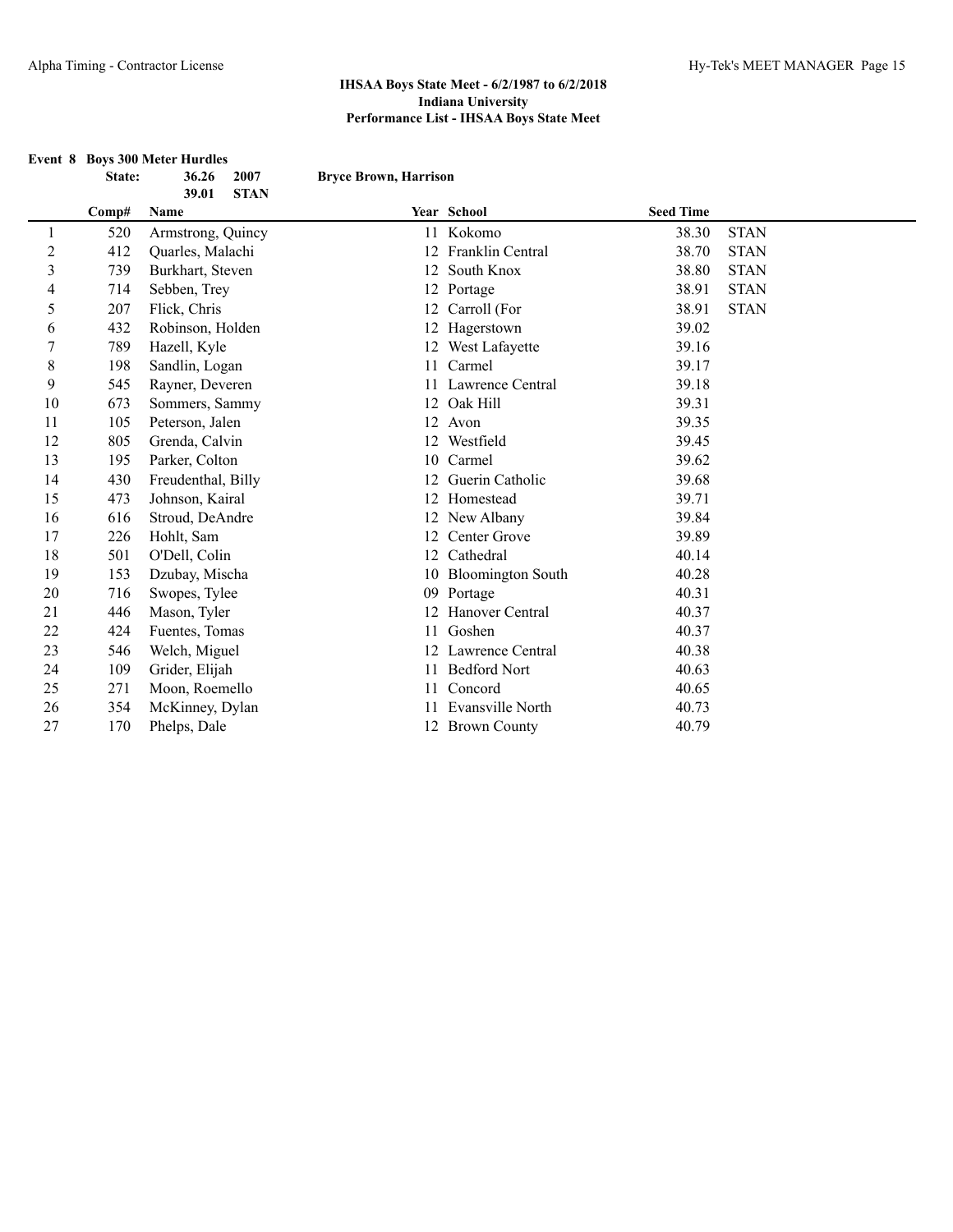|                |        | Event 9 Boys 800 Meter Run     |                                  |                          |                  |             |
|----------------|--------|--------------------------------|----------------------------------|--------------------------|------------------|-------------|
|                | State: | 2011<br>1:49.25                | <b>Austin Mudd, Center Grove</b> |                          |                  |             |
|                | Comp#  | 1:56.32<br><b>STAN</b><br>Name |                                  | Year School              | <b>Seed Time</b> |             |
| 1              | 497    | Hocker, Cole                   |                                  | 12 Cathedral             | 1:51.75          | <b>STAN</b> |
| $\overline{c}$ | 561    | Hudak, Dustin                  |                                  | 12 Lowell                | 1:52.88          | <b>STAN</b> |
| 3              | 564    | Sanchez, Gabriel               |                                  | 11 Lowell                | 1:53.33          | <b>STAN</b> |
| 4              | 273    | Bakker, Carson                 |                                  | 12 Covenant Chr          | 1:53.35          | <b>STAN</b> |
| 5              | 785    | Griner, Luke                   |                                  | 12 Wawasee               | 1:54.35          | <b>STAN</b> |
| 6              | 453    | Beimfohr, Caleb                |                                  | 12 Harrison WL           | 1:54.63          | <b>STAN</b> |
| 7              | 787    | Curl, Mitchell                 | 12                               | West Lafayette           | 1:54.73          | <b>STAN</b> |
| $\,$ 8 $\,$    | 502    | O'Neal, Rodney                 | 12                               | Cathedral                | 1:55.28          | <b>STAN</b> |
| 9              | 633    | Anderson, Andrew               |                                  | So Noblesville           | 1:55.52          | <b>STAN</b> |
| 10             | 784    | Stiver, Tanner                 | 10                               | Warsaw Community         | 1:55.92          | <b>STAN</b> |
| 11             | 836    | Romanyk, Joseph                |                                  | 12 Zionsville            | 1:56.14          | <b>STAN</b> |
| 12             | 703    | Oladapo, Kehinde               |                                  | 11 Pike                  | 1:56.46          |             |
| 13             | 361    | Castillo, Jaylen               |                                  | 10 Fishers               | 1:56.51          |             |
| 14             | 792    | Petersen, Joe                  |                                  | 12 West Lafayette        | 1:56.54          |             |
| 15             | 528    | Wallace, Julian                |                                  | 12 Kokomo                | 1:56.57          |             |
| 16             | 164    | Zinkan, Wilson                 |                                  | <b>Bloomington South</b> | 1:56.61          |             |
| 17             | 169    | McPheeters, Jackson            |                                  | 12 Brown County          | 1:56.65          |             |
| 18             | 817    | Nowicki, Dylan                 | 11                               | Westview                 | 1:56.77          |             |
| 19             | 216    | Powers, Cole                   |                                  | 12 Carroll (For          | 1:56.78          |             |
| 20             | 146    | Rushton, Paul                  | 11                               | <b>Bloomington North</b> | 1:56.93          |             |
| 21             | 106    | Moster, Adam                   | 11                               | Batesville               | 1:57.29          |             |
| 22             | 530    | White, Colton                  |                                  | 10 Lakewood Par          | 1:57.52          |             |
| 23             | 630    | Whitaker, Devon                |                                  | 11 New Palestine         | 1:58.66          |             |
| 24             | 433    | Tuttle, Logan                  | 12                               | Hagerstown               | 1:59.40          |             |
| 25             | 515    | Smith, Will                    |                                  | 12 Jasper                | 1:59.55          |             |
| 26             | 466    | Lashley, Grant                 |                                  | 12 Heritage Hills        | 2:00.60          |             |
| 27             | 350    | Dickens, Drake                 |                                  | 10 Evansville North      | 2:00.98          |             |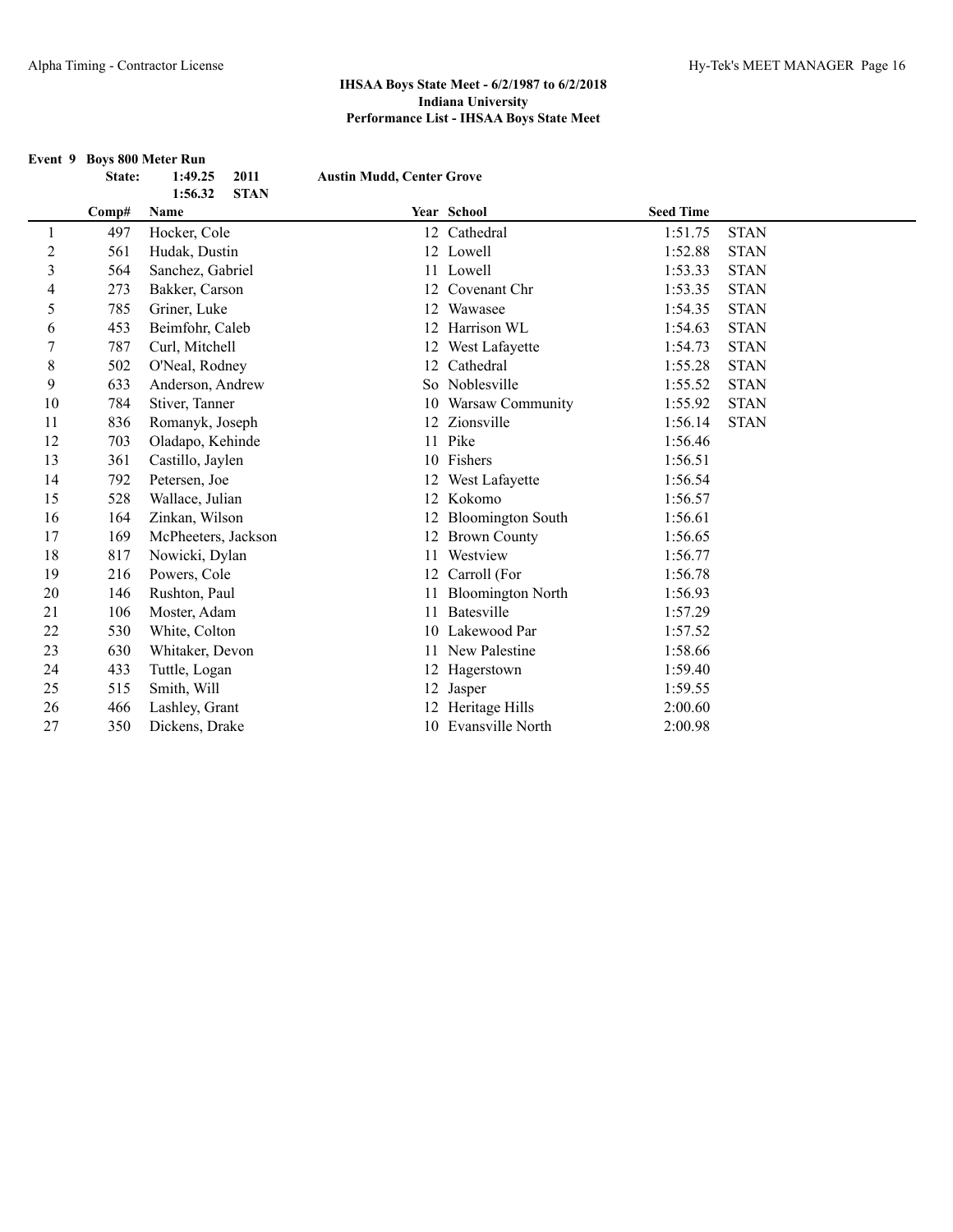|                | State: | Event 10 Boys 3200 Meter Run<br>2012<br>8:51.15 | <b>Futsum Zienasellassie, North Central</b> |                       |                  |             |
|----------------|--------|-------------------------------------------------|---------------------------------------------|-----------------------|------------------|-------------|
|                |        | 9:19.38<br><b>STAN</b>                          |                                             |                       |                  |             |
|                | Comp#  | Name                                            |                                             | Year School           | <b>Seed Time</b> |             |
| 1              | 391    | Hamlin, Jesse                                   |                                             | 12 Fort Wayne Snider  | 9:06.64          | <b>STAN</b> |
| $\overline{c}$ | 385    | Gibson, Reece                                   |                                             | FW Concordia Lut      | 9:08.18          | <b>STAN</b> |
| 3              | 478    | Ruppert, Ryan                                   |                                             | 12 Homestead          | 9:17.06          | <b>STAN</b> |
| 4              | 254    | Futter, Caleb                                   | 12                                          | Christian Ac          | 9:18.50          | <b>STAN</b> |
| 5              | 445    | Wiggers, Jacob                                  |                                             | 12 Hamilton SE        | 9:19.13          | <b>STAN</b> |
| 6              | 189    | Campbell, Pat                                   | 12                                          | Carmel                | 9:21.68          |             |
| 7              | 163    | Shaw, Ian                                       |                                             | 12 Bloomington South  | 9:22.88          |             |
| 8              | 461    | White, William                                  | 12                                          | Harrison WL           | 9:24.43          |             |
| 9              | 168    | Kovach, Jack                                    |                                             | <b>Brebeuf Jesuit</b> | 9:26.93          |             |
| 10             | 824    | Jefferson, William                              | 10                                          | Whiteland Co          | 9:27.02          |             |
| 11             | 431    | Gallagher, Quinn                                | 12                                          | Guerin Catholic       | 9:28.28          |             |
| 12             | 498    | Hruskoci, Nick                                  | 11                                          | Cathedral             | 9:28.95          |             |
| 13             | 722    | Perkins, Nicholas                               | 12                                          | Roncalli              | 9:30.15          |             |
| 14             | 631    | Corbett, Jacob                                  |                                             | 12 New Prairie        | 9:30.85          |             |
| 15             | 532    | Gits, Mitchell                                  |                                             | 12 LaPorte            | 9:31.18          |             |
| 16             | 770    | James, Jacob                                    | 11                                          | Waldron               | 9:31.41          |             |
| 17             | 467    | Guerra, Lucas                                   |                                             | 10 Highland           | 9:33.11          |             |
| 18             | 648    | Frey, Alex                                      | 11                                          | North Centra          | 9:33.46          |             |
| 19             | 602    | Butche, Brennan                                 |                                             | Mississinewa          | 9:33.86          |             |
| 20             | 302    | Haskett, Austin                                 | 12                                          | Edgewood              | 9:35.61          |             |
| 21             | 821    | Hall, Hudson                                    |                                             | 11 Wheeler            | 9:35.73          |             |
| 22             | 300    | Guthrie, Uriah                                  |                                             | 11 Eastern (Pekin)    | 9:39.43          |             |
| 23             | 681    | Retzloff, Mariano                               |                                             | 09 Penn               | 9:47.61          |             |
| 24             | 356    | Schmidt, Dean                                   |                                             | Evansville North      | 9:50.99          |             |
| 25             | 795    | Curnutt, Brayden                                | 10                                          | Western               | 9:51.05          |             |
| 26             | 600    | Quintana, Casey                                 |                                             | Mishawaka             | 9:51.23          |             |
| 27             | 514    | O'Neil, Drew                                    |                                             | 11 Jasper             | 9:58.83          |             |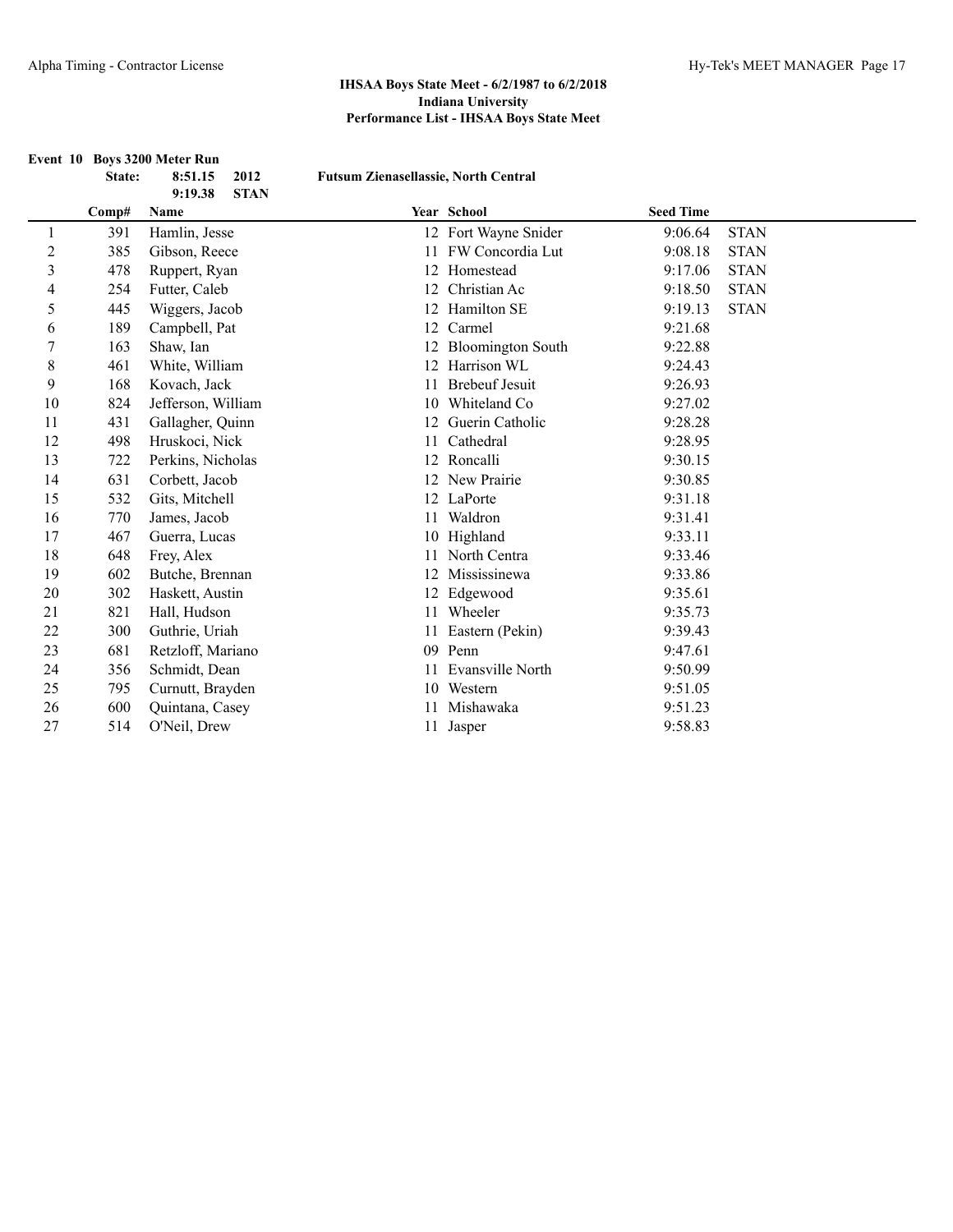**Event 11 Boys 4x400 Meter Relay**

```
State: 3:13.66 1980 , Gary West Side
```
**K Carter, C Peterson, W Monogan, S Burnett**

| 3:20.44 | STAN |
|---------|------|
|---------|------|

|  |  | ter, C Peterson, W Monogan, S Burnet |  |  |
|--|--|--------------------------------------|--|--|
|  |  |                                      |  |  |

|    | Comp#                  | <b>Team</b>                       |                                                             | Relay                             | <b>Seed Time</b>              |
|----|------------------------|-----------------------------------|-------------------------------------------------------------|-----------------------------------|-------------------------------|
| 1  |                        | Fishers                           |                                                             | A                                 | 3:19.91<br><b>STAN</b>        |
|    | 1) #364 Lewis, H.L. 12 |                                   | 2) #366 Meyer, Ethan 12                                     | 3) #361 Castillo, Jaylen 10       | 4) #370 Soehngen, Keefer 09   |
|    |                        | 5) #358 Alshalabi, Bilal 12       | 6) #368 Roux, Marcus 11                                     | 7) #369 Smith, Drew 11            | 8) #360 Carrithers, Cole 12   |
| 2  |                        | Pike                              |                                                             | A                                 | <b>STAN</b><br>3:19.96        |
|    |                        | 1) #687 Anderson, Alijah 10       | 2) #704 Riley, Jahn 11                                      | 3) #694 Echols Jr, Lamar 10       | 4) #696 Harris, Keyshawn 10   |
|    |                        | 5) #700 Jackson, Kameron Fr       | 6) #690 Clark, Malachi 10                                   | 7) #689 Carr, Gabriel 10          | 8) #695 Golden, Troy 09       |
| 3  |                        | West Lafayette                    |                                                             | Α                                 | 3:20.17<br><b>STAN</b>        |
|    |                        | 1) #787 Curl, Mitchell 12         | 2) #789 Hazell, Kyle 12                                     | 3) #794 Stenberg, Noah 10         | 4) #792 Petersen, Joe 12      |
|    |                        | 5) #793 Rider, Brice 09           | 6) #791 Melchi, Cannon 09                                   | 7) #790 Hodge, Henry 11           | 8) #788 Downey, Andrew 11     |
| 4  |                        | Fort Wayne South Side             |                                                             | A                                 | 3:20.20<br><b>STAN</b>        |
|    |                        | 1) #397 Boyd, Preshawn 11         | 2) #408 Swazer, Taron 12                                    | 3) #409 Talton, Deamond 12        | 4) #400 Jackson, Omar 12      |
|    |                        | 5) #405 Robinson, LeAndre 10      | 6) #410 Walda, Evan 11                                      | 7) #404 McGraw, Bacarri 12        | 8) #403 Long, Kaiden 11       |
| 5  |                        | Noblesville                       |                                                             | A                                 | 3:20.24<br><b>STAN</b>        |
|    |                        |                                   | 1) #639 Rogers-Walton, Shomari 11 2) #638 Kinslow, Shawn 11 | 3) #636 Cox, DeVontez 11          | 4) #635 Conard, Mitchell 12   |
|    |                        | 5) #634 Conard, Matthew 10        | 6) #632 Alsup, Chase 09                                     | 7) #633 Anderson, Andrew So       | 8) #637 Herman, Andrew 11     |
| 6  |                        | Lowell                            |                                                             | A                                 | 3:20.81                       |
|    |                        | 1) #561 Hudak, Dustin 12          | 2) #564 Sanchez, Gabriel 11                                 | 3) #560 Farmer, Ryan 10           | 4) #559 Edwards, Adam 12      |
|    |                        | 5) #562 Love, Elijah 12           | 6) #558 Bozak, Chris 11                                     | 7) #563 Palicka, Jason 10         | 8) #557 Ambassi, Steven 12    |
| 7  |                        | Valparaiso                        |                                                             | A                                 | 3:20.84                       |
|    |                        | 1) #761 Fry, Jonathan 11          | 2) #760 Cavanaugh, Evan 12                                  | 3) #764 Puskar, Tyler 11          | 4) #763 Otterbacher, Brett 10 |
|    |                        | 5) #768 Viloria, Gabe 11          | $6$ ) #765 Smith, Nathaniel 12                              | 7) #766 Sorrick, Rowland 10       | 8) #762 Lemmon, Jackson 12    |
| 8  |                        | North Central (Indianapolis)      |                                                             | A                                 | 3:21.12                       |
|    |                        | 1) #650 Hendricks, Howard 11      | 2) #646 Deem-Loureiro, Jon 12                               | 3) #657 Rome, Emanuell 12         | 4) #645 Clay, Damian 12       |
|    |                        | 5) #643 Burns, Rodney 11          | 6) #647 Diallo, Thierno 10                                  | 7) #649 Greene, Arman 11          | 8) #654 Occenat, Oneel 12     |
| 9  |                        | Carmel                            |                                                             | A                                 | 3:21.23                       |
|    |                        | 1) #199 Schafer, Owen 10          | $2)$ #202 Thornton, Drew 12                                 | 3) #198 Sandlin, Logan 11         | 4) #194 Konow, Eli 11         |
|    |                        | 5) #196 Pearson, Jakob 12         | 6) #203 Zhang, Ethan 11                                     | 7) #190 Gastineau, Thomas 12      | 8) #195 Parker, Colton 10     |
| 10 |                        | East Chicago Central              |                                                             | A                                 | 3:21.29                       |
|    |                        | 1) #291 Hall, Deandre 12          | 2) #289 Blackwell, Davion 12                                | 3) #290 Guyton, Michael 10        | 4) #294 Ray, Chris 11         |
|    |                        | 5) #293 Johnson-jones, Derrick 12 | 6) #292 Jackson, Brandon 10                                 | 7) #295 Smith, Devon 11           |                               |
| 11 |                        | New Albany                        |                                                             | A                                 | 3:21.95                       |
|    |                        | 1) #612 Miles, Asius 10           | 2) #620 Winford, Kyondre 09                                 | 3) #606 Cosby, Brayden 12         | 4) #605 Camble, Micah 12      |
|    |                        | 5) #615 Stovall, Davaughn 10      | $6$ ) #617 Tunsil, Samuel 10                                | 7) #618 Wallingford, Alexander 12 | 8) #616 Stroud, DeAndre 12    |
| 12 |                        | Calumet                           |                                                             | A                                 | 3:22.07                       |
|    |                        | 1) #183 Collins, Phillip 11       | 2) #182 Black, Christopher 11                               | 3) #188 Thornton, DeShaun 11      | 4) #187 Reeder, Riley 11      |
|    |                        | 5) #186 Johnson, David 12         | $6$ ) #184 Couzan, Jahsun 11                                | 7) #185 Gillespie, James 11       |                               |
| 13 |                        | Zionsville                        |                                                             | A                                 | 3:22.66                       |
|    |                        | 1) #836 Romanyk, Joseph 12        | 2) #837 Varner, William 10                                  | 3) #829 Arnold, Trent 12          | 4) #832 Greeson, Cameron 11   |
|    |                        | 5) #831 Dell, Decatur 09          | 6) #833 Miller, Sam 10                                      | 7) #835 Roberts, Zach 12          | 8) #834 Pratt, Robert 11      |
| 14 |                        | <b>Ben Davis</b>                  |                                                             | A                                 | 3:22.82                       |
|    |                        | 1) #129 Moody, Aaron 11           | 2) #126 Higgins, Maurice 12                                 | 3) #127 Hoskins, Anthony 12       | 4) #124 Fair, Jahod 12        |
|    |                        | 5) #120 Adedokun, Awwal 10        | $6$ ) #130 Powell, Capone 11                                | 7) #131 Smith, Gabriel 12         | 8) #132 Toomer, Keoke 09      |
| 15 |                        | Elkhart Central                   |                                                             | A                                 | 3:23.15                       |
|    | 1) #310 Holt, Jacob 10 |                                   | 2) #313 Spencer, Stalker 12                                 | 3) #309 Dennis, Kennath 10        | 4) #311 Pearson, Kyran 12     |
|    |                        | 5) #308 Davis, Dominic 11         | 6) #307 Byrd, Nathan 11                                     | 7) #304 Bean, Naieem 10           | 8) #306 Branch, Will 11       |
| 16 |                        | Carroll (Fort Wayne)              |                                                             | A                                 | 3:23.27                       |
|    |                        | 1) #216 Powers, Cole 12           | 2) #209 Klug, Brandon 10                                    | 3) #221 Waldron, Cory 12          | 4) #214 Morrison, Tyler 11    |
|    | 5) #208 Ives, Allan 12 |                                   | 6) #213 Mitchell, Layton 11                                 | 7) #210 Lazoff, Aiden 09          | 8) #223 West, Connor 12       |
|    |                        |                                   |                                                             |                                   |                               |